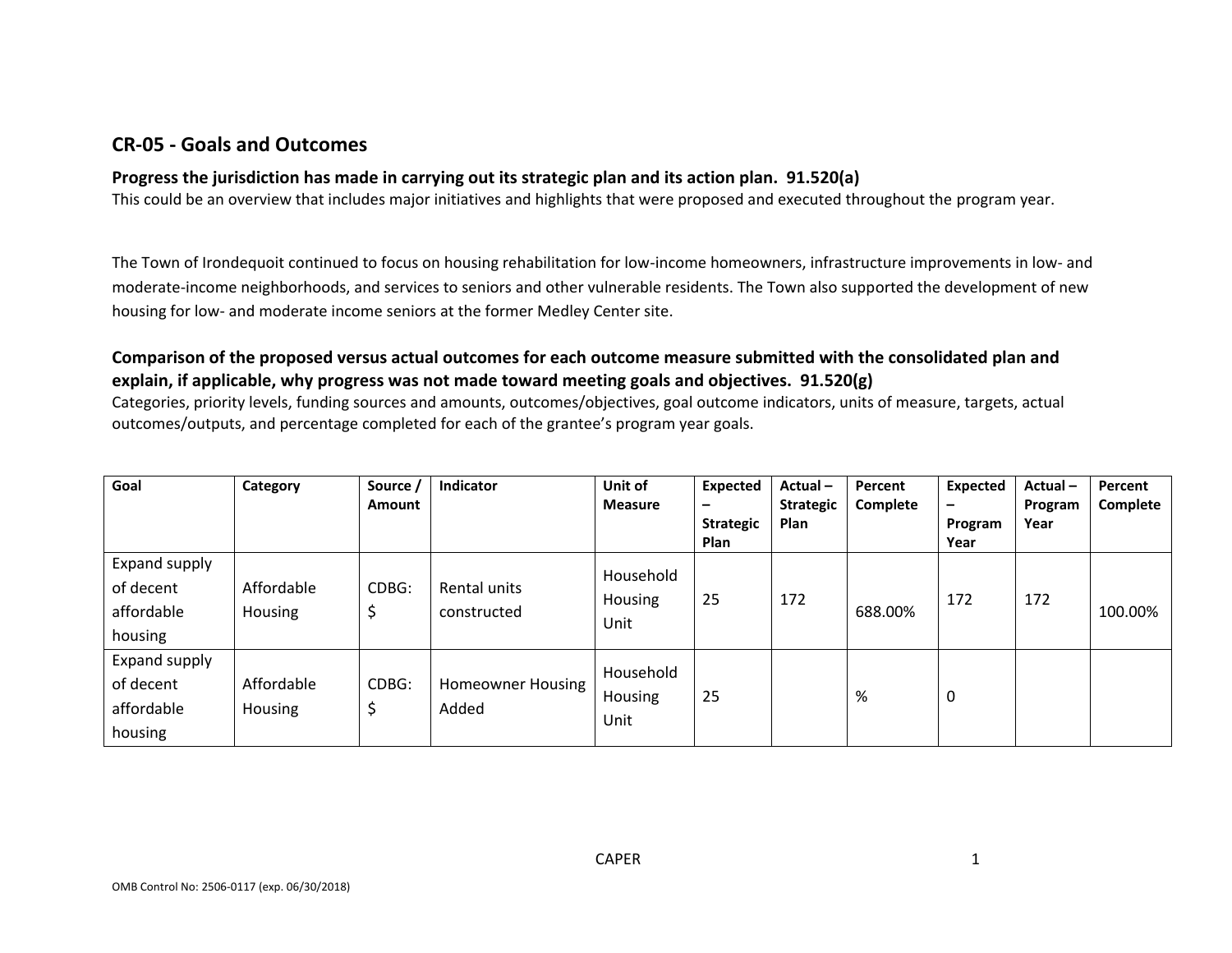| Expand supply<br>of decent<br>affordable<br>housing | Affordable<br>Housing                   | CDBG:<br>\$ | Housing for<br>Homeless added                                                                                            | Household<br>Housing<br>Unit | 0    | 0     |           | $\pmb{0}$ | 0     |         |
|-----------------------------------------------------|-----------------------------------------|-------------|--------------------------------------------------------------------------------------------------------------------------|------------------------------|------|-------|-----------|-----------|-------|---------|
| Expand supply<br>of decent<br>affordable<br>housing | Affordable<br>Housing                   | CDBG:<br>\$ | Housing for People<br>with HIV/AIDS added                                                                                | Household<br>Housing<br>Unit | 0    | 0     |           | 0         | 0     |         |
| Improve public<br>facilities                        | Non-Homeless<br><b>Special Needs</b>    | CDBG:<br>\$ | Public Facility or<br>Infrastructure<br>Activities other than<br>Low/Moderate<br><b>Income Housing</b><br><b>Benefit</b> | Persons<br>Assisted          | 6000 | 6000  | 100.00%   |           |       |         |
| Maintain<br>existing housing<br>stock               | Affordable<br>Housing                   | CDBG:<br>\$ | <b>Homeowner Housing</b><br>Rehabilitated                                                                                | Household<br>Housing<br>Unit | 500  | 21    | 4.20%     | 80        | 27    | 33.75%  |
| Provide services<br>to vulnerable<br>residents      | Non-Homeless<br><b>Special Needs</b>    | CDBG:<br>\$ | Public service<br>activities other than<br>Low/Moderate<br><b>Income Housing</b><br><b>Benefit</b>                       | Persons<br>Assisted          | 760  | 21585 | 2,840.13% | 14000     | 16293 | 116.38% |
| Replace or<br>upgrade<br>infrastructure             | Non-Housing<br>Community<br>Development | CDBG:<br>\$ | Public Facility or<br>Infrastructure<br>Activities other than<br>Low/Moderate<br><b>Income Housing</b><br><b>Benefit</b> | Persons<br>Assisted          |      | 880   |           |           |       |         |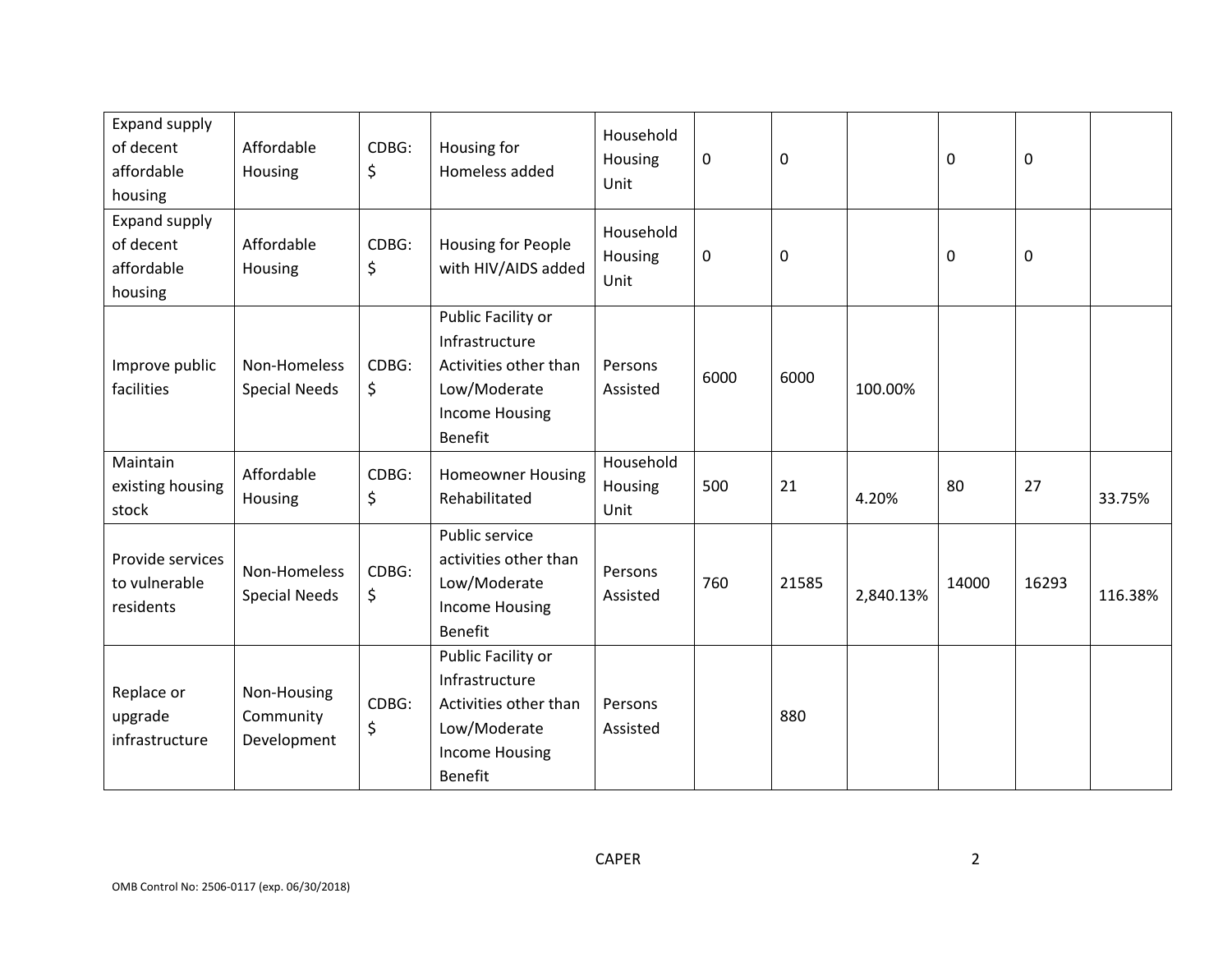| Replace or<br>upgrade<br>infrastructure            | Non-Housing<br>Community<br>Development | CDBG: | Other                      | Other                         | 10 | 16 | 160.00% | 10 | ৩ | 60.00% |
|----------------------------------------------------|-----------------------------------------|-------|----------------------------|-------------------------------|----|----|---------|----|---|--------|
| Support<br>business and<br>economic<br>development | Non-Housing<br>Community<br>Development |       | <b>Businesses assisted</b> | <b>Businesses</b><br>Assisted |    | 0  | 0.00%   |    |   |        |

**Table 1 - Accomplishments – Program Year & Strategic Plan to Date**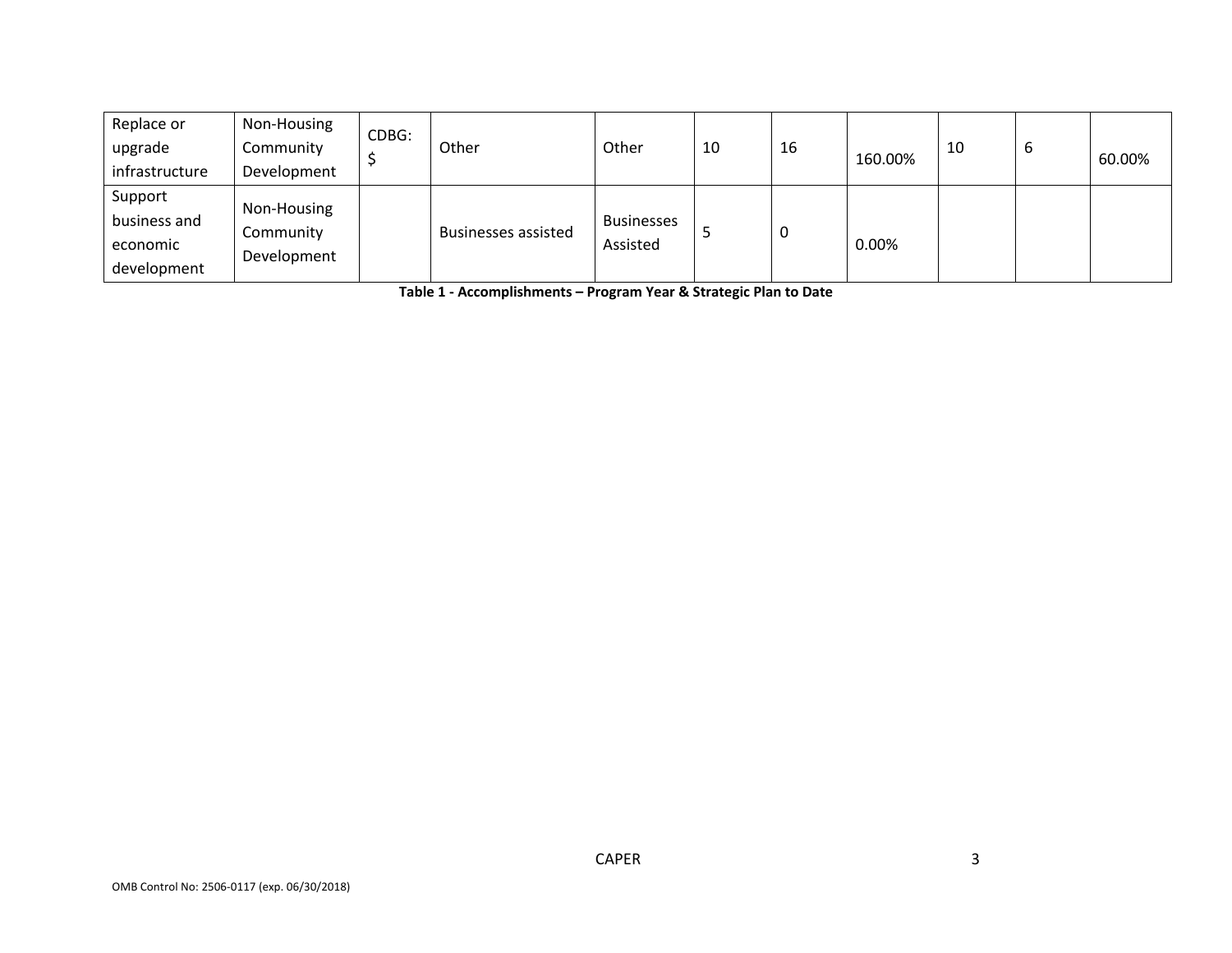## **Assess how the jurisdiction's use of funds, particularly CDBG, addresses the priorities and specific objectives identified in the plan, giving special attention to the highest priority activities identified.**

The activities undertaken by Irondequoit during the 2019 program year address the following Strategic Plan objectives and areas of high priority identified in the Town's five-year Consolidated Plan:

- Maintain existing housing stock
- Provide services to vulnerable residents
- Replace or upgrade infrastructure

These objectives and priorities reflect the fact that Irondequoit is an older, developed suburban community which is experiencing a stagnant tax base, an aging housing stock, obsolete infrastructure systems, population loss, and increasing demand for public services. The following narrative summarizes the expenditures during the 2018 program year for the activities funded through the Town's CDBG program.

To address the goal, "Expand supply of decent affordable housing," the Town used \$100,000 in CDBG funds to provide gap funding to support the construction of a new senior housing development at the former Medley Center mall site.

To address the goal, "Replace or upgrade infrastructure," Irondequoit used CDBG funds to upgrade obsolete infrastructure in low- and moderate-income neighborhoods. During the program year, the Town expended \$145,579 to complete street infrastructure in low- and moderate income neighborhoods. The project benefited people who reside in the surrounding neighborhood.

To address the goal, "Maintain existing housing stock," the Irondequoit Home Improvement Program (IHIP) expended \$219,897 (including funds from previous years) to make improvements to 33 houses owned by low- and very low-income homeowners.

To address the goal, "Provide services to vulnerable residents," Irondequoit used CDBG funds for the following services carried out by not-forprofit organizations: The Senior Transportation Program used \$7,472 to provide transportation to medical appointments, community events and other services. The Comprehensive Housing Counseling program expended \$20,897 to provide counseling and other services to 24 households. These services helped to ensure access to housing for low and moderate income households and to prevent foreclosures.

The Life in Irondequoit Elder Care Program used \$17,067 in CDBG funds to provide referral, care management, transportation and other services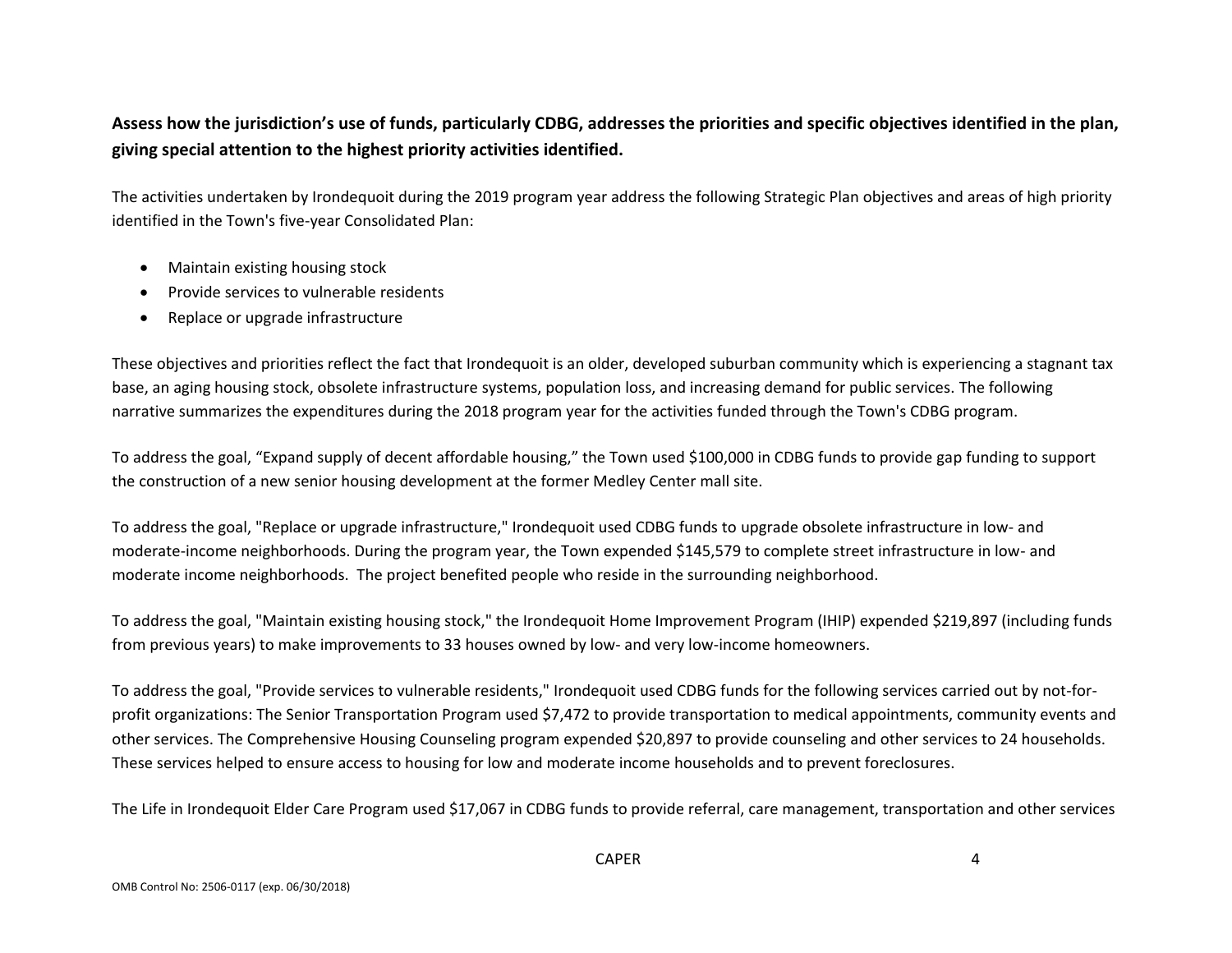to frail and isolated elderly residents in order to promote independence and prevent institutionalization. Actvities included 1,216 contacts for information and assistance; 443 referals to transportation or client trips; 2,324 care management contacts and 290 new care management clients.

The Home Safe Home program (formerly Safety & Security for Seniors) used \$17,883 in CDBG funds to conduct safety assessments and install safety improvements in homes of elderly residents. The program improved 41 properties by installing door grips, stairway handrails, and bathroom improvements. After May 2020, in response to the COVID-19 pandemic, the program distributed 60 facemasks.

The Irondequoit Community Cupboard (ICC) used \$15,976 to provide 39,061 healthy meals to people from low- and very-low income households. Also provided were 3,301 backpack meals to school children along with snacks, milk and juice, and holiday meals. A total of 831 households were served. An average of 1860 people per month were served.

The Senior Mailing used \$10,655 in CDBG funds to prepare and distribute two mailings to seniors, who reside in approximately 6,000 households in the Town, about the facilities and services currently available and who to contact to obtain these services.

The Coordination of Senior Programs expended \$4,612 to provide information about services available to seniors and coordinate among numerous service providers.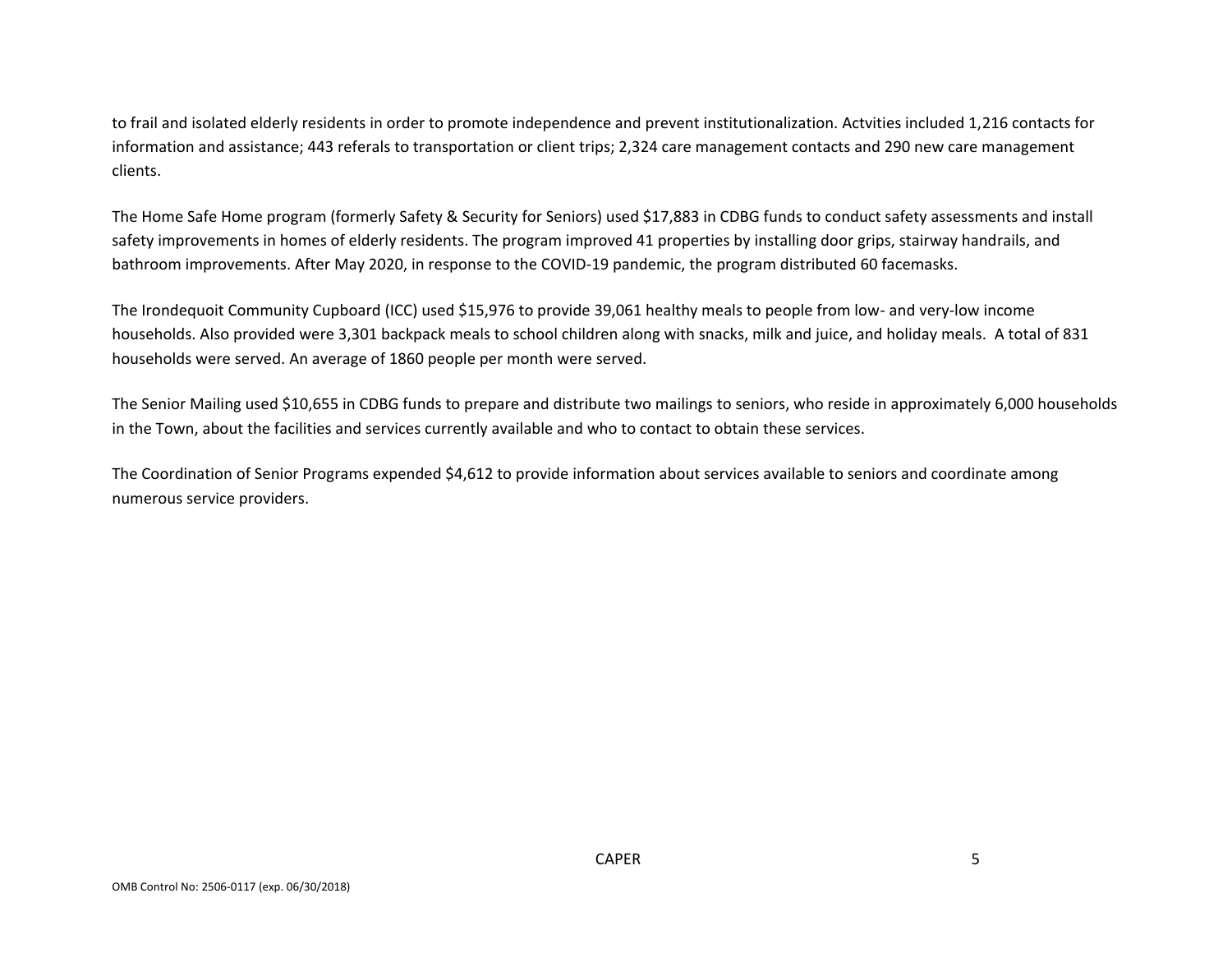# **CR-10 - Racial and Ethnic composition of families assisted**

| Describe the families assisted (including the racial and ethnic status of families assisted). |  |
|-----------------------------------------------------------------------------------------------|--|
| 91.520(a)                                                                                     |  |

|                                           | <b>CDBG</b> |
|-------------------------------------------|-------------|
| White                                     | 15,525      |
| <b>Black or African American</b>          | 1,211       |
| Asian                                     | 132         |
| American Indian or American Native        | 44          |
| Native Hawaiian or Other Pacific Islander | n           |
| <b>Total</b>                              | 16,912      |
| Hispanic                                  | 875         |
| Not Hispanic                              | 22,012      |

#### **Table 2 – Table of assistance to racial and ethnic populations by source of funds**

#### **Narrative**

CDBG-funded activities in the Town of Irondequoit benefited all of the 14,745 seniors (age 60 or older, as determined by the American Community Survey 2014-2018 Estimates) in the Town, as each household received a mailing with information about senior services available in the Town. Based on data from the American Community Survey 2018 Five-Year Estimates, approximately 13,359 of the Town's residents age 60 or older are White, 1,106 are Black, 44 are American Indian, 118 are Asian, 59 are some other race, 59 ar two or more races; 605 residents age 60 or older are Hispanic or Latino.

Many of the Town's seniors also received services through Life in Irondequoit, Safety & Security for Seniors, Senior Transportation, Coordination of Senior Programs.

CDBG-funded street improvements benefited the 741 residents in Census Tract 109.2, Block Group, of whom approximately 226 are residents age 60 years or older who also benefited from other CDBGfunded programs. Based on data from the American Community Survey 2018 Five-Year Estimates, approximately 558 of the residents of this area are White, 84 are Black, 19 are Asian, 11 are some other race, 69 ar two or more races; 125 residents are Hispanic or Latino. Excluding residents age 60 or older, approximately 58 Black, 13 Asian, 8 Other and 48 residents of two or more races reside in the benefitting Block Group, and approximately 87 are Hispanic or Latino.

THe Irondequoit Home Improvement Program (IHIP) benefited 27 households. Of the 33 residents in these households, 6 were Black, 1 Asian, and 8 were Hispanic. A total of 20 of the 33 people in benefiting households were seniors (age 62 or older.)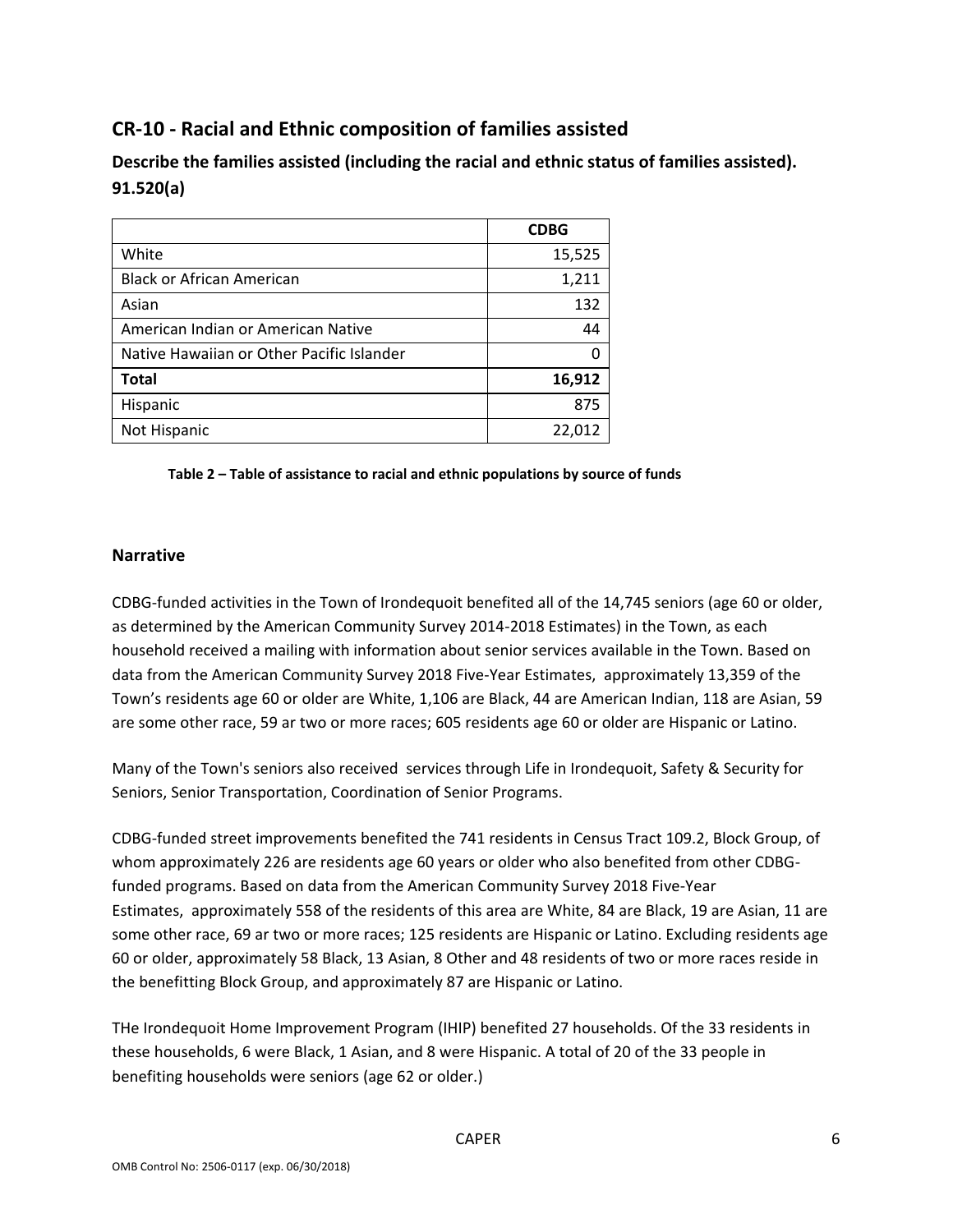The Irondequoit Community Cupboard benefited 268 people who visited the facility as well as school children who received backpack meals. Of the people who visited the facility, 38 were Black and 2 were Other Race or Multi-Racial. Seven were Hispanic or Latino.

The Housing Counseling program benefited 16 people, of whom 3 were Black and one Other Race or Multi-racial. None were Hispanic or Latino.

NOTE: The Total line in the Race table above excludes people who are other races or two or more races. Data from the Census Bureau's American Community Survey 2014-2018 were used to determine racial characteristics of seniors (age 60 and older) and of persons who reside in Block Groups where street improvements were completed.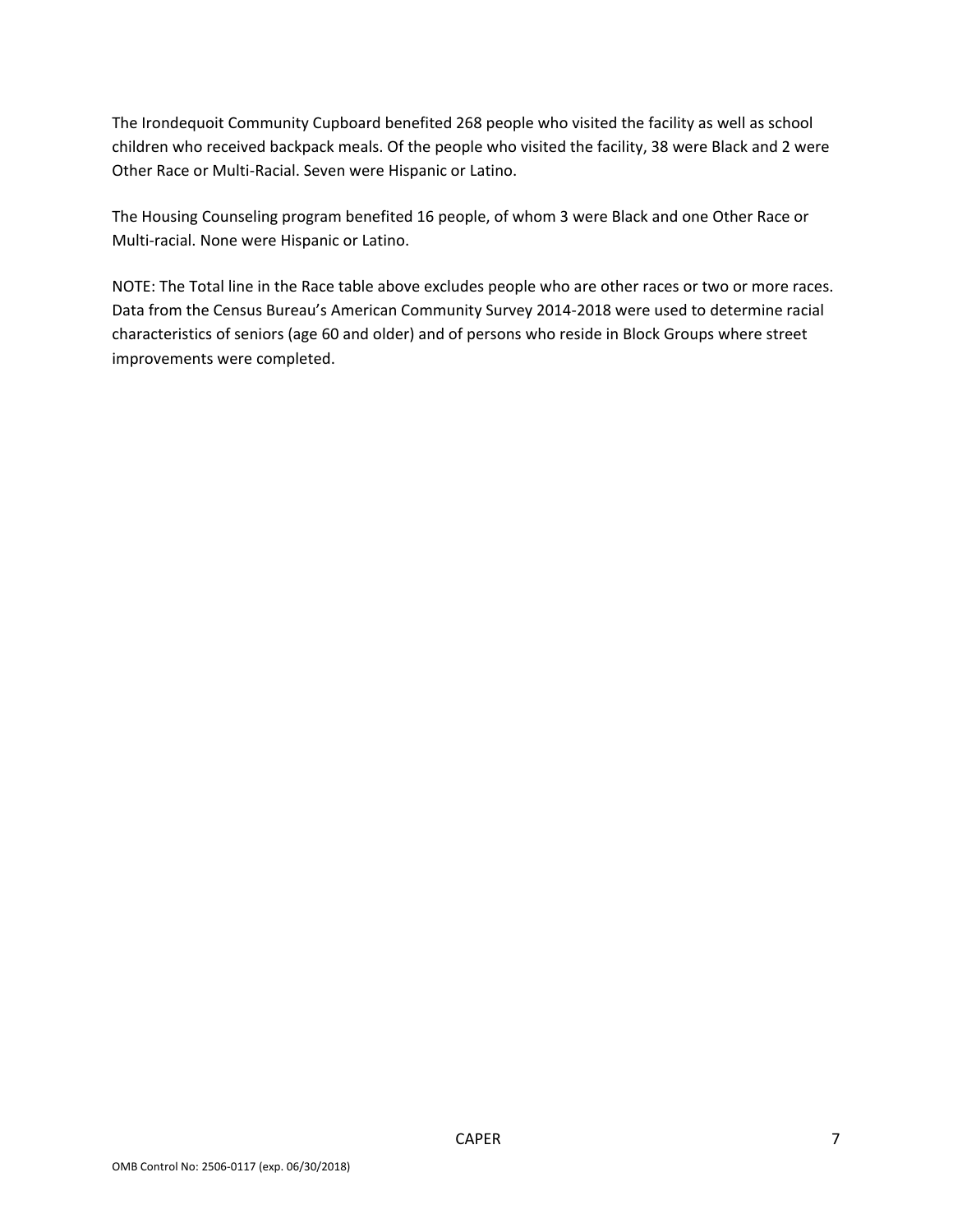# **CR-15 - Resources and Investments 91.520(a)**

| <b>Source of Funds</b> | Source           | <b>Resources Made</b><br>Available | <b>Amount Expended</b><br><b>During Program Year</b> |
|------------------------|------------------|------------------------------------|------------------------------------------------------|
| <b>CDBG</b>            | public - federal | 898.207                            | 845,737                                              |

#### **Identify the resources made available**

**Table 3 - Resources Made Available**

### **Narrative**

During the 2019 Program Year, Irondequoit continued to expend funds from previous years. These funds were used to complete improvements to the Irondequoit Home Improvement Program.

#### **Identify the geographic distribution and location of investments**

| <b>Target Area</b> | <b>Planned Percentage of</b><br><b>Allocation</b> | <b>Actual Percentage of</b><br><b>Allocation</b> | <b>Narrative Description</b> |
|--------------------|---------------------------------------------------|--------------------------------------------------|------------------------------|
|                    |                                                   |                                                  |                              |

**Table 4 – Identify the geographic distribution and location of investments**

#### **Narrative**

Resources were not targeted to specific geographic areas.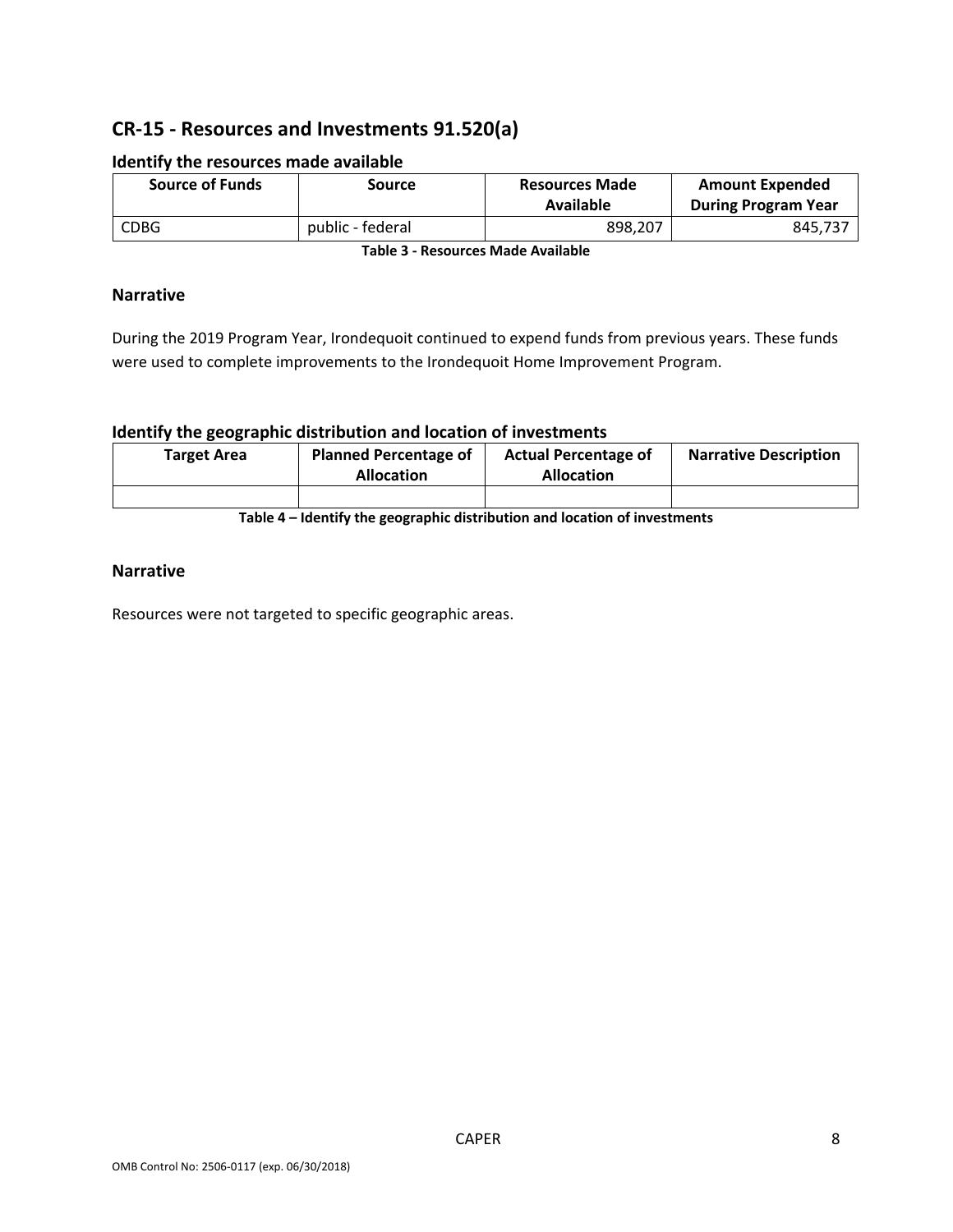## **Leveraging**

**Explain how federal funds leveraged additional resources (private, state and local funds), including a description of how matching requirements were satisfied, as well as how any publicly owned land or property located within the jurisdiction that were used to address the needs identified in the plan.**

The Town leveraged CDBG funds in several ways. Under the Irondequoit Home Improvement Program (IHIP), homeowners contributed their own funds to supplement the grant for those housing rehabilitation projects with costs greater than \$4,500.

The following service providers use CDBG funds to leverage funding from other sources: The Housing Council (Comprehensive Housing Counseling), Medical Motor Service (Senior Transportation Program), Irondequoit Community Cupboard (Healthy Meals and Hunger Prevention Program), Catholic Family Center (Life in Irondequoit), and Lifespan (Home Safe Home for Seniors.) Leveraging allows these agencies to provide a range of services to Town of Irondequoit residents that would not be possible otherwise.

Street resurfacing occurred within Town-owned street rights-of-way.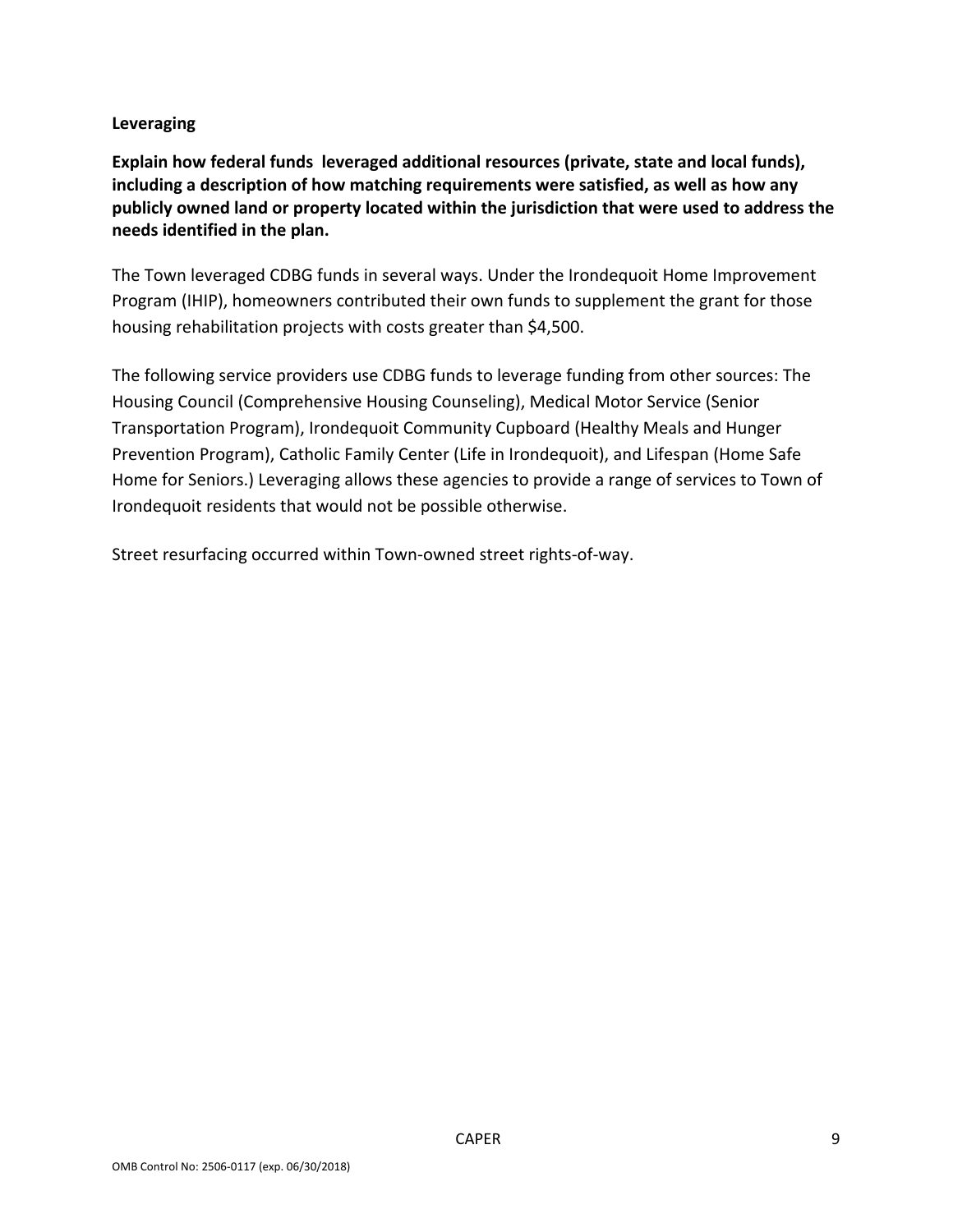# **CR-20 - Affordable Housing 91.520(b)**

**Evaluation of the jurisdiction's progress in providing affordable housing, including the number and types of families served, the number of extremely low-income, low-income, moderate-income, and middle-income persons served.**

|                                          | <b>One-Year Goal</b> | Actual |
|------------------------------------------|----------------------|--------|
| Number of Homeless households to be      |                      |        |
| provided affordable housing units        | 0                    |        |
| Number of Non-Homeless households to be  |                      |        |
| provided affordable housing units        | 172                  | 172    |
| Number of Special-Needs households to be |                      |        |
| provided affordable housing units        | 0                    |        |
| <b>Total</b>                             | 172                  |        |

**Table 5 – Number of Households**

|                                        | <b>One-Year Goal</b> | Actual |
|----------------------------------------|----------------------|--------|
| Number of households supported through |                      |        |
| <b>Rental Assistance</b>               | 0                    |        |
| Number of households supported through |                      |        |
| The Production of New Units            | 172                  | 172    |
| Number of households supported through |                      |        |
| <b>Rehab of Existing Units</b>         | 80                   | 27     |
| Number of households supported through |                      |        |
| <b>Acquisition of Existing Units</b>   | 0                    |        |
| <b>Total</b>                           | 252                  | 199    |

**Table 6 – Number of Households Supported**

## **Discuss the difference between goals and outcomes and problems encountered in meeting these goals.**

The Town focuses on maintaining the quality of existing housing through the Irondequoit Home Improvement Program (IHIP.) This program offers grants of up to \$4,500 homeowners for housing rehabilitation. The IHIP program was able to process applications, conduct inspections and administer grants at a steady pace throughout the program year. The Town continues to advertise the program through the Senior Mailing and Coordination of Senior Services. The Town's CDBG consultants worked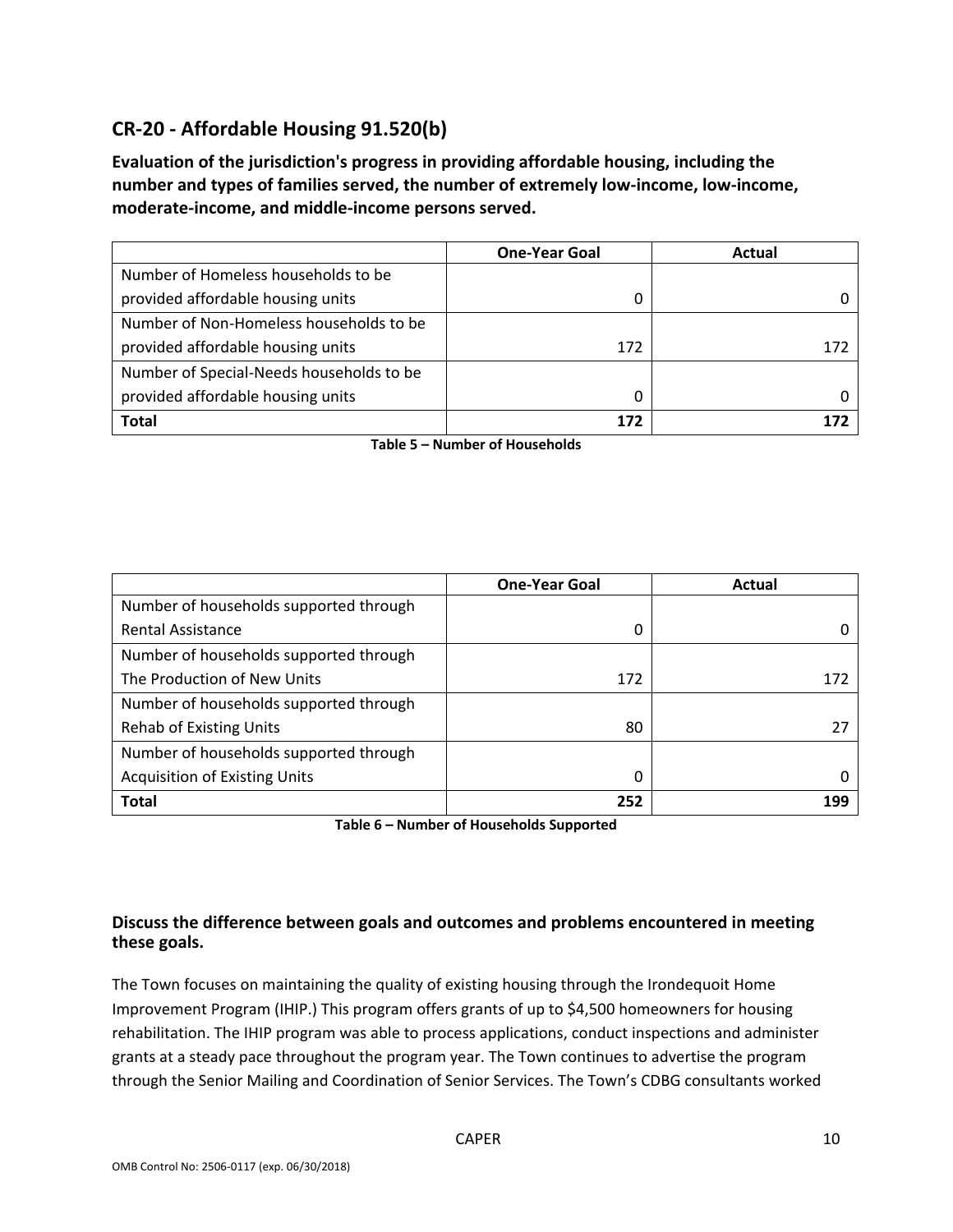with IHIP staff to streamline environmental reviews and required documentation for housing rehabilitation projects.

### **Discuss how these outcomes will impact future annual action plans.**

The Town expects to continue to devote CDBG resources to the rehabilitation of existing owneroccupied housing units.

**Include the number of extremely low-income, low-income, and moderate-income persons served by each activity where information on income by family size is required to determine the eligibility of the activity.**

| <b>Number of Households Served</b> | <b>CDBG Actual</b> | <b>HOME Actual</b> |
|------------------------------------|--------------------|--------------------|
| <b>Extremely Low-income</b>        |                    |                    |
| Low-income                         | 27                 |                    |
| Moderate-income                    |                    |                    |
| Total                              | 33                 |                    |

**Table 7 – Number of Households Served**

### **Narrative Information**

The Irondequoit Home Improvement Program (IHIP) determines eligibility for housing rehabilitation grants based on household size.

Types of improvements included roofs, furnaces or boilers; windows or doors, siding; plumbing; and gutters. These improvements made a significant difference to homeowners quality of life and allowed them to remain in their homes.

If "worst case" situations occur, such as properties that require improvements that exceed the limits of the Town's program, homeowners are referred to Monroe County's HOME program. The HOME program is able to provide additional financial assistance to households with those needs.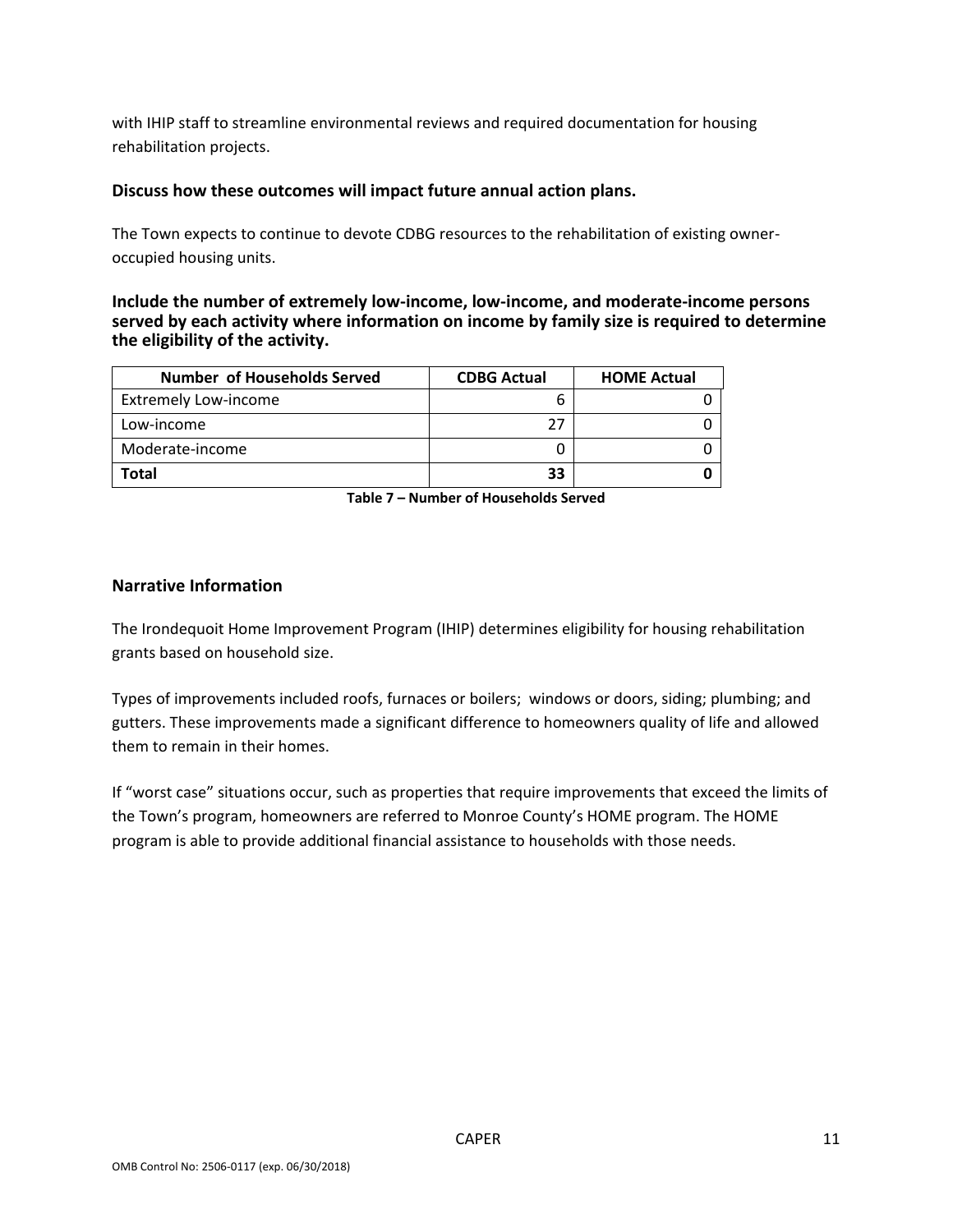# **CR-25 - Homeless and Other Special Needs 91.220(d, e); 91.320(d, e); 91.520(c)**

**Evaluate the jurisdiction's progress in meeting its specific objectives for reducing and ending homelessness through:**

# **Reaching out to homeless persons (especially unsheltered persons) and assessing their individual needs**

As a member of the Rochester/ Monroe County Continuum of Care (CoC), the Town of Irondequoit allocates staff to assist with funding allocations and other activities of the coordinating team. A summary of the activities of the CoC and other organizations is attached to this CAPER.

## **Addressing the emergency shelter and transitional housing needs of homeless persons**

Emergency shelter and transitional housing is managed through the Continuum of Care, of which Irondequoit is a participating member.

**Helping low-income individuals and families avoid becoming homeless, especially extremely low-income individuals and families and those who are: likely to become homeless after being discharged from publicly funded institutions and systems of care (such as health care facilities, mental health facilities, foster care and other youth facilities, and corrections programs and institutions); and, receiving assistance from public or private agencies that address housing, health, social services, employment, education, or youth needs**

The Town of Irondequoit works through the Rochester/ Monroe County Continuum of Care to support programs that provide direct assistance to homeless persons and that help them to obtain permanent housing and avoid becoming homeless again.

**Helping homeless persons (especially chronically homeless individuals and families, families with children, veterans and their families, and unaccompanied youth) make the transition to permanent housing and independent living, including shortening the period of time that individuals and families experience homelessness, facilitating access for homeless individuals and families to affordable housing units, and preventing individuals and families who were recently homeless from becoming homeless again**

The Comprehensive Housing Counseling program, administered by The Housing Council on behalf of the Town, helps to prevent homelessness among Town residents by preventing foreclosures and connecting residents with information and other sources of assistance. In addition, the Irondequoit Home Improvement Program helps low-income homeowners to make needed repairs to their homes.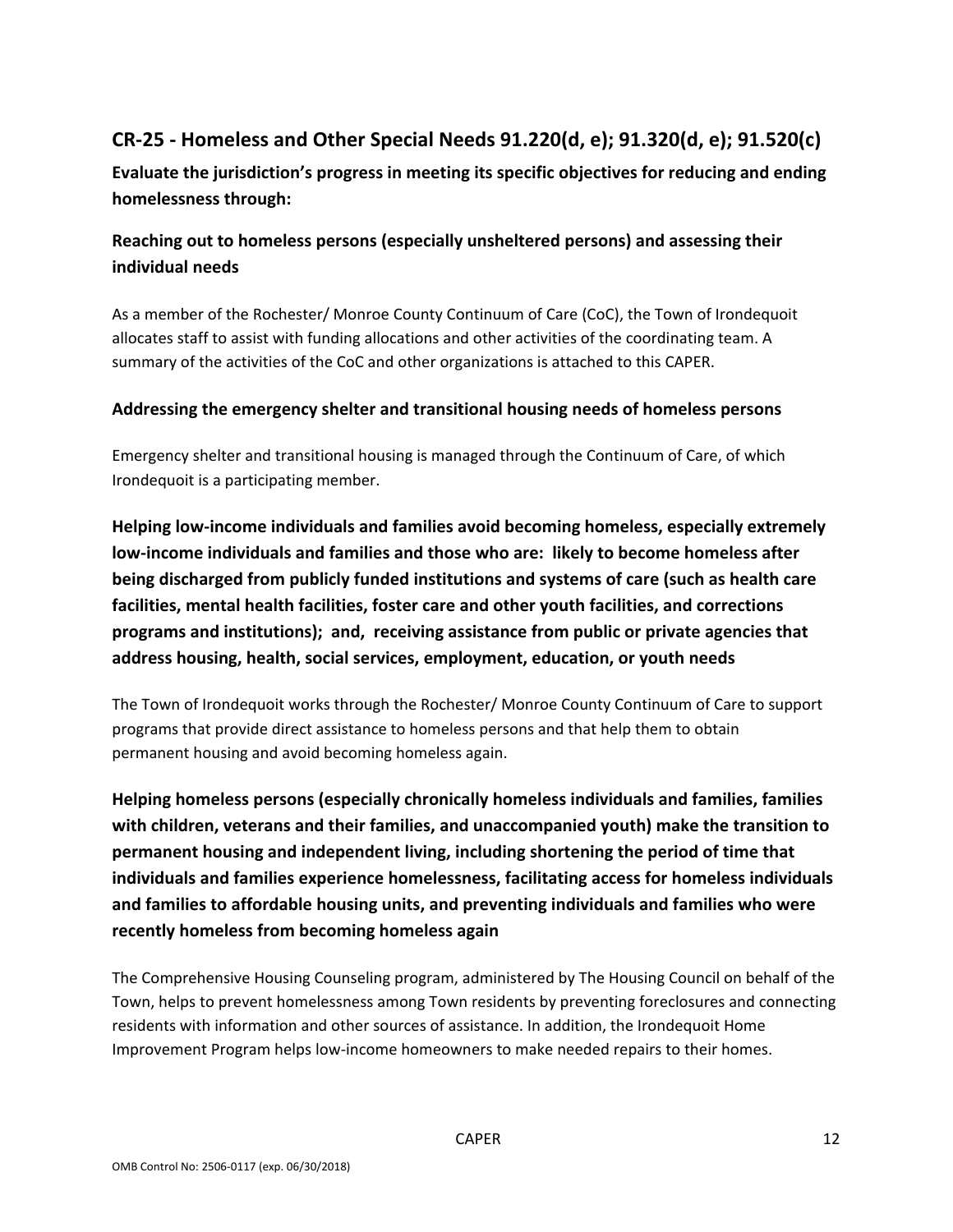# **CR-30 - Public Housing 91.220(h); 91.320(j)**

## **Actions taken to address the needs of public housing**

Public housing in the Town of Irondequoit is managed by the Rochester Housing Authority.

# **Actions taken to encourage public housing residents to become more involved in management and participate in homeownership**

Not applicable. The Town does not manage public housing in the Town.

### **Actions taken to provide assistance to troubled PHAs**

Not applicable. The Town does not manage public housing in the Town.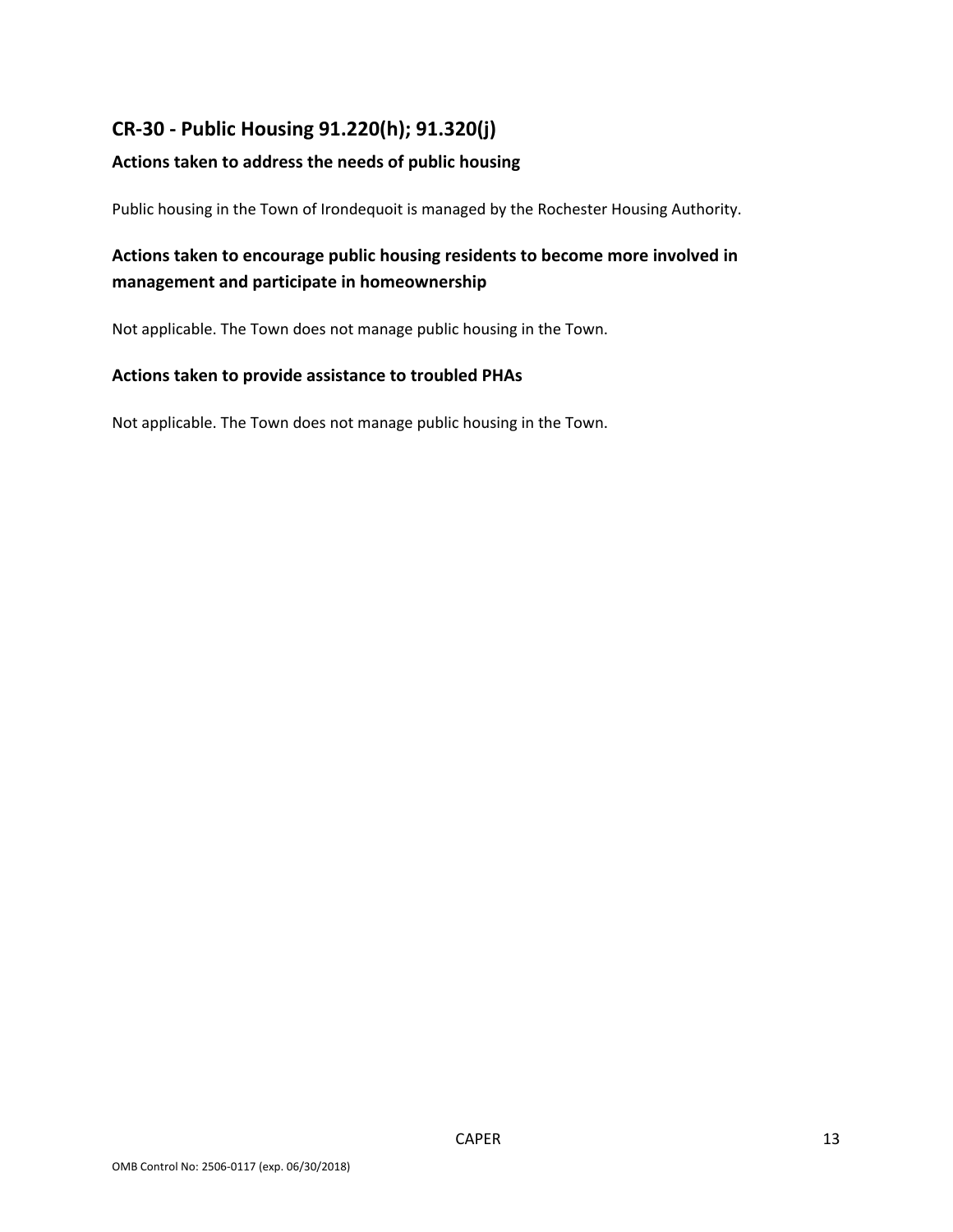# **CR-35 - Other Actions 91.220(j)-(k); 91.320(i)-(j)**

**Actions taken to remove or ameliorate the negative effects of public policies that serve as barriers to affordable housing such as land use controls, tax policies affecting land, zoning ordinances, building codes, fees and charges, growth limitations, and policies affecting the return on residential investment. 91.220 (j); 91.320 (i)**

As most of the Town is already developed, there are few suitable locations for new affordable housing. However, developers have shown interest in redeveloping existing structures into multi-family dwellings as well as demolition of existing structures for the construction of new affordable housing units. During the 2019 Program Year, Town staff and officials worked with Pathstone to develop new housing at the site of the former Irondequoit Mall.

Specific actions taken during the last year to eliminate barriers to affordable housing include the following:

- housing rehabilitation grants helped low- and moderate-income homeowners remain in their homes
- elderly residents received free safety assessments and minor home improvements through the Home Safe Home for Seniors program
- Irondequoit residents were assisted by The Housing Council with housing-related issues including access to affordable housing. Irondequoit's Community Development staff provide information to developers about required permits and approvals needed to develop housing in the Town. Town staff work with interested developers as requested to identify available land that may be suitable for the development of affordable housing, including the redevelopment of existing buildings into multi-family dwellings.

## **Actions taken to address obstacles to meeting underserved needs. 91.220(k); 91.320(j)**

The Town continues to allocate CDBG resources to services for elderly, disabled and low-income residents. As many seniors lack transportation to medical and other appointments, the Town funded a Senior Transportation Program. To meet the need for healthy food, the Town allocated funds to Irondequoit Community Cupboard. To provide information about services available to seniors, the Town prepared and distributed two mailings to senior households in the Town.

Irondequoit has found it necessary to supplement the programs funded by its block grant with services provided by other area governments and not-for-profits. Only in this way are Irondequoit residents able to participate in programs that otherwise would not be available to them.

### **Actions taken to reduce lead-based paint hazards. 91.220(k); 91.320(j)**

The written policies governing the administration of the Irondequoit Home Improvement Program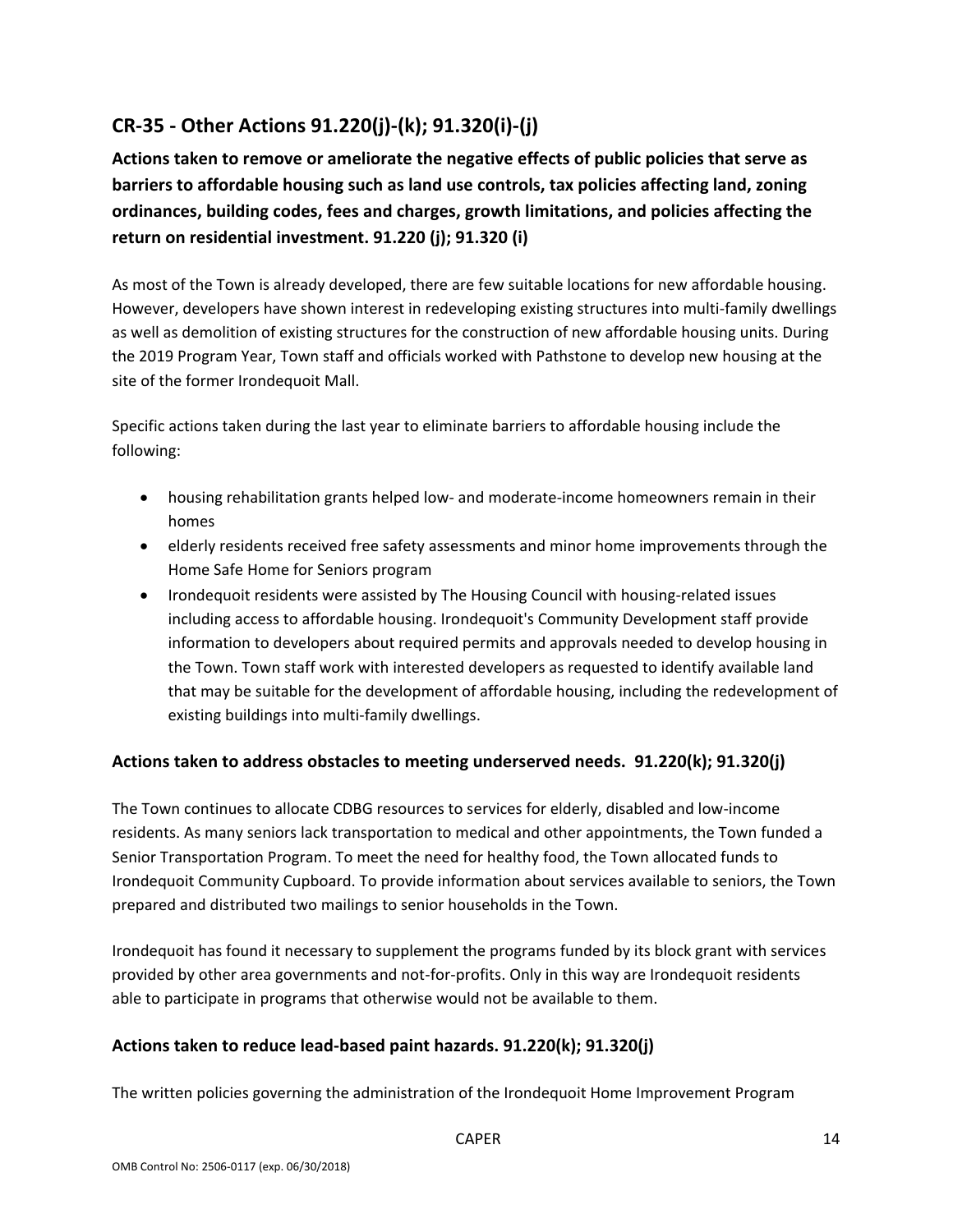specify the actions that must be taken when the rehabilitation of a house will result in the disturbance of painted surfaces over a certain size. These actions, which comply with HUD's Lead-based Paint regulations, include the testing of painted surfaces for lead-based paint by a certified official and the removal of the paint if the test is positive. Further, a qualified vendor must certify that the lead-based paint has been removed and no longer constitutes a hazard to the house's occupants.

## **Actions taken to reduce the number of poverty-level families. 91.220(k); 91.320(j)**

Because a disproportionate percentage of Irondequoit's elderly population falls below the area's poverty level, the Town recognizes the importance of addressing this group's special needs through Irondequoit's CDBG Program. As the Town has done for the last several years, block grant funds were used during the reporting period to provide its most at-risk senior citizens with services that are designed to ensure their continued independence and well being.

The Town also continued to use block grant funds for infrastructure improvements in Irondequoit's low income block group areas. These areas tend to be located in the community's oldest residential neighborhoods, and contain the highest percentages of low- and moderate-income residents. By stabilizing and upgrading these neighborhoods, the Town has provided many of its lower-income residents with an environment that contributes to their quality of life.

In addition, CDBG funds were used to support the Irondequoit Community Cupboard (ICC.) During the 2019 Program Year, ICC provided 39,063 healthy meals as well as 3,301 backpack meals along with snacks, milk and juice. A total of 831 households have been served with an average of 1,860 people per month.

The Town's participation in Comprehensive Housing Counseling may help some poverty-level families to avoid foreclosure.

## **Actions taken to develop institutional structure. 91.220(k); 91.320(j)**

The Town of Irondequoit continues to coordinate Town activities with those of other governmental and not-for-profit organizations.

# **Actions taken to enhance coordination between public and private housing and social service agencies. 91.220(k); 91.320(j)**

The Town of Irondequoit continues to coordinate with Monroe County to address affordable and fair housing and housing rehabilitation. Irondequoit continues to implement the joint Action Plan that was prepared in cooperation with Monroe County and the Town of Greece. The Town coordinated with Monroe County and the Town of Greece to prepare an updated Analysis of Impediments in July 2015.

Because of the Town's membership in the Monroe County HOME Consortium, Irondequoit residents are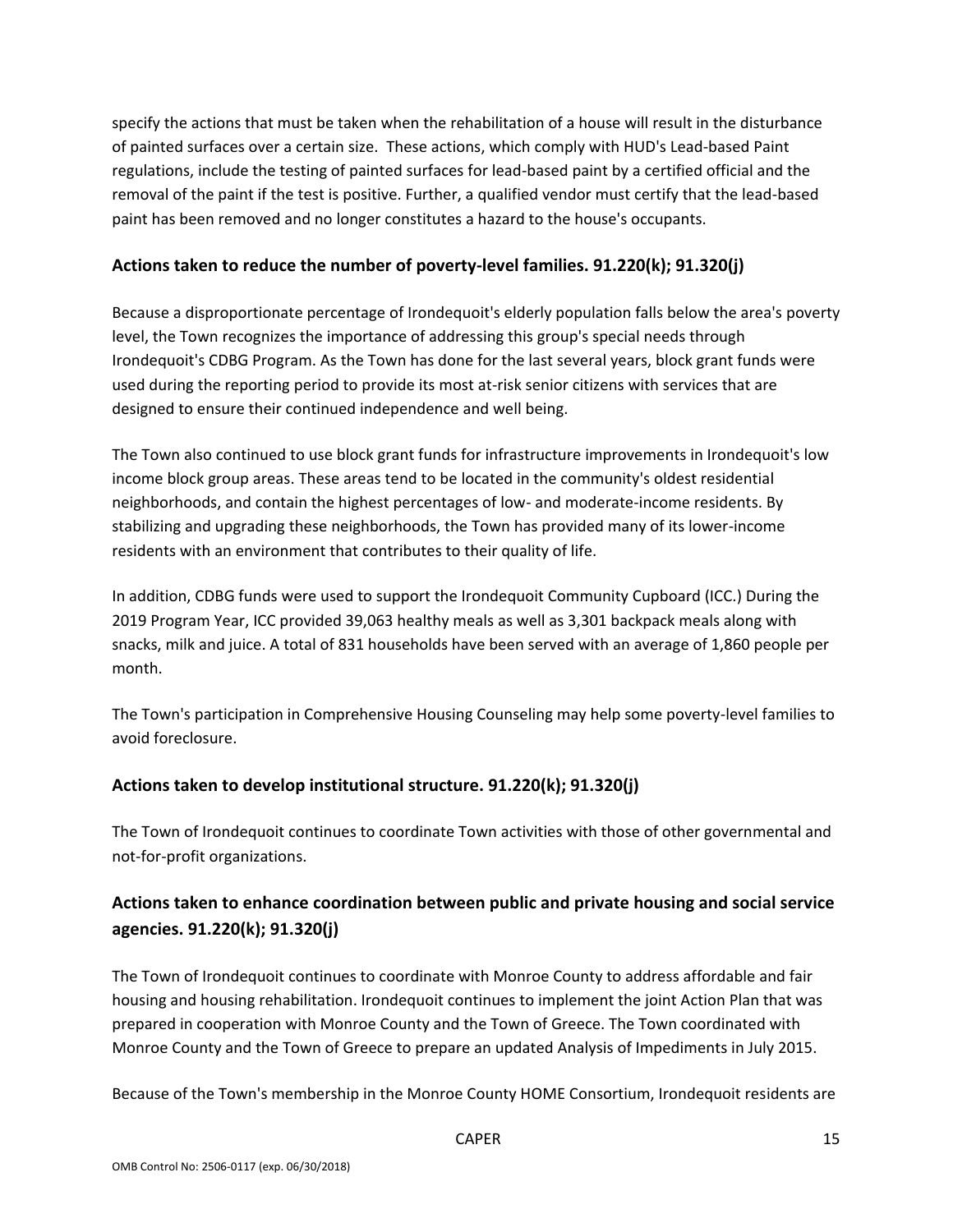able to participate in the County's first-time home buyer program as well as other housing programs provided by the County. HOME funds are used to supplement the Town's CDBG-funded housing rehabilitation program for projects exceeding the Irondequoit Home Improvement Program's maximum grant amount.

Irondequoit is also a member of the Rochester/Monroe County Homeless Continuum of Care Team, which is charged with developing, maintaining, monitoring, and continuously improving a continuum of care system of services for area homeless individuals and families. As a member of the Team, Irondequoit is able to participate in the decision-making process that determines the manner in which funds for the homeless are allocated within the metropolitan area. Membership in the Continuum of Care Team enables Irondequoit to overcome a lack of in-house institutional structures dealing with homeless issues. It also ensures that Irondequoit will act in unison with other area jurisdictions and service providers to address homelessness issues and needs.

# **Identify actions taken to overcome the effects of any impediments identified in the jurisdictions analysis of impediments to fair housing choice. 91.520(a)**

The Town took the following actions taken during the last year to address impediments to fair housing choice:

- Housing rehabilitation grants, administered by the Town with CDBG funding, helped low- and moderate-income homeowners remain in their homes;
- The Home Safe Home for Seniors program, funded through the Town's CDBG program, provided free safety assessments and minor home improvements to elderly homeowners;
- With funding through the Town's CDBG program, The Housing Council assisted Irondequoit residents with housing-related issues including access to affordable housing and fair housing compliance;
- The Town's Rental Registry of single, 2-family, 3-family and 4-unit buildings available for rent, requires landlords to certify that their buildings meet all required safety and property maintenance codes and that they comply with all applicable local, State and Federal requirements.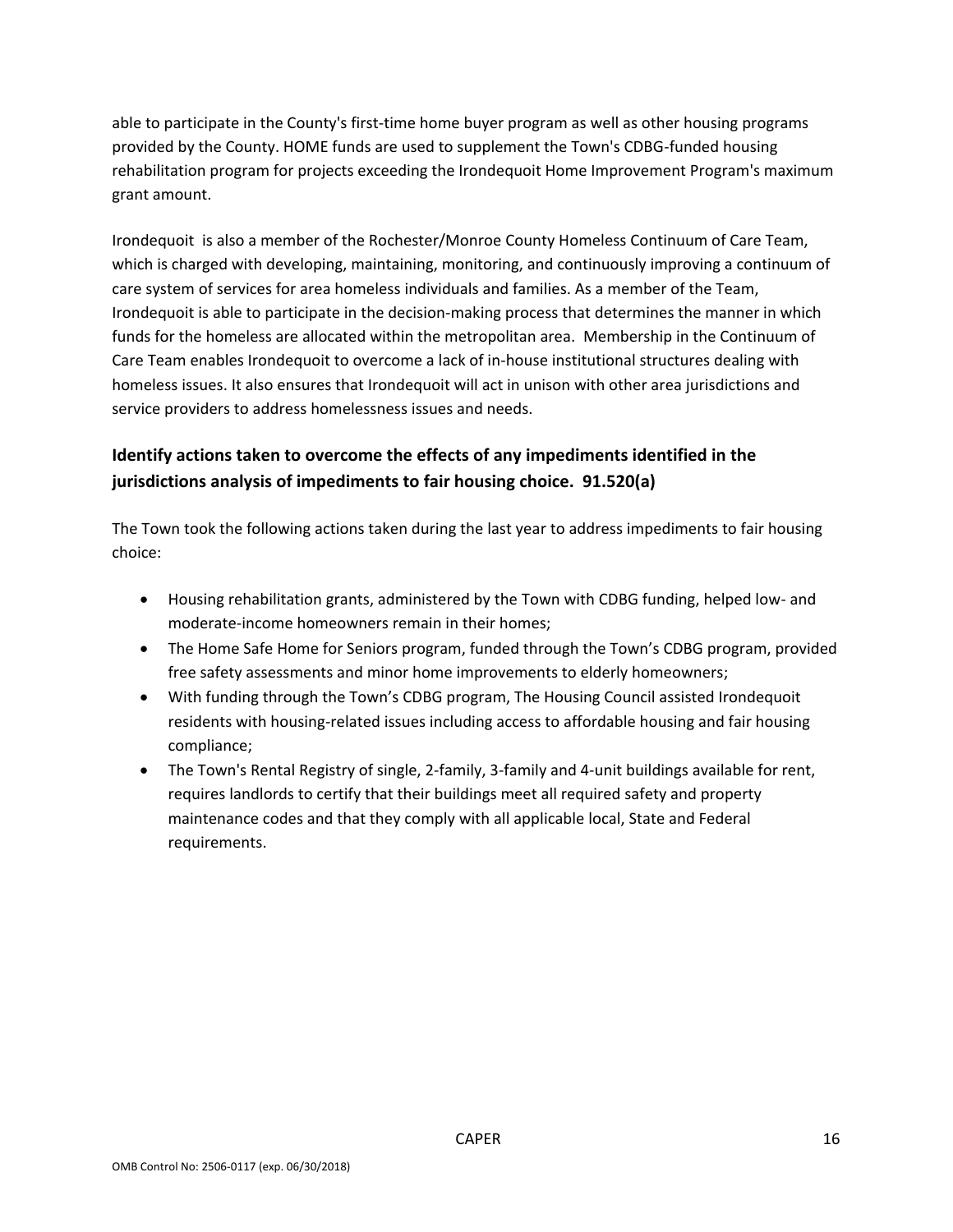# **CR-40 - Monitoring 91.220 and 91.230**

**Describe the standards and procedures used to monitor activities carried out in furtherance of the plan and used to ensure long-term compliance with requirements of the programs involved, including minority business outreach and the comprehensive planning requirements**

When CDBG funds are used for construction and other services that require public bidding, the Town notifies minority- and women-owned businesses to give them an opportunity to respond.

The Town reviews its strategic goals each year during the preparation of its Annual Plan to ensure that CDBG funds are allocated toward the most critical community needs.

The Town Comptroller is responsible for monitoring the activities of service providers that receive CDBG funds through the Town. Monitoring includes assuring that appropriate records are maintained regarding the benefiting households and that the funds are used to provide the services for which funds were allocated. The Town Commissioner of Public Works is responsible for monitoring expenditures for improvements to the Pinegrove Senior Recreation Center and Street Improvements, including notifying minority- and women-owned contractors and ensuring that the funds are used for eligible activities. In addition, the Town contracts with a consultant, LaBella Associates, that is knowledgeable and experienced with CDBG and other federal requirements. The CDBG consultant helps to prepare and review bid packages for construction projects as needed and advises the Town to ensure that activities are carried out in accordance with federal regulations and requirements.

## **Citizen Participation Plan 91.105(d); 91.115(d)**

## **Describe the efforts to provide citizens with reasonable notice and an opportunity to comment on performance reports**.

All CDBG reports are made available for public review on the Town's website and through a legal notice in the local newspaper.

Town staff is available by telephone to answer questions from residents and other constituents.

The Town revised its Citizen Participation Plan in 2018 in order to expand opportunities for citizens to have an opportunity to comment on the Town's performance with regard to CDBG-funded activities. The Town conducted a public hearing in February 2020 to accommodate citizen comments on past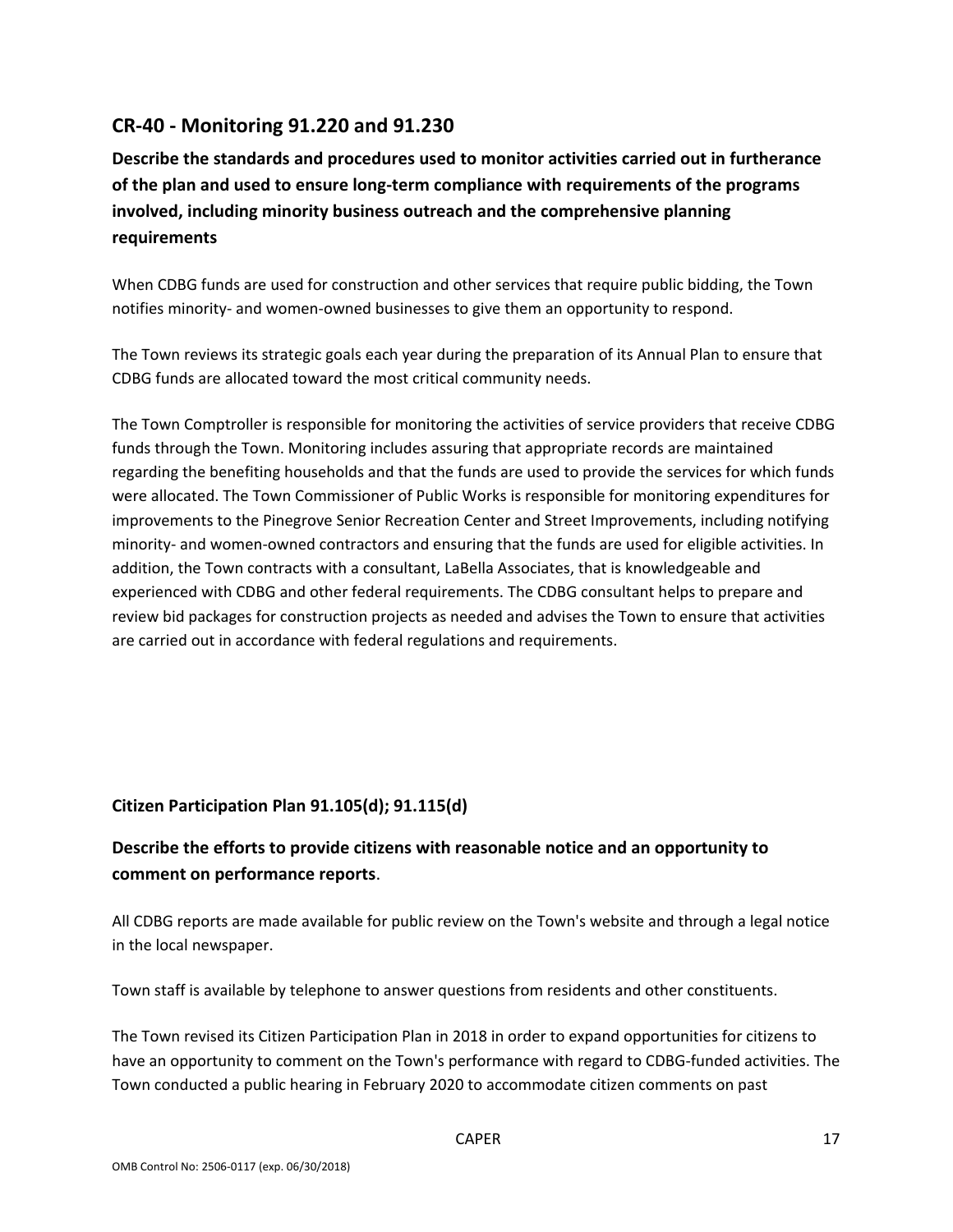performance as well as suggestions for additional activities to be considered for CDBG funding. No comments were received.

The Town posted the draft CAPER on its website on October 15, 2020.

# **CR-45 - CDBG 91.520(c)**

**Specify the nature of, and reasons for, any changes in the jurisdiction's program objectives and indications of how the jurisdiction would change its programs as a result of its experiences.**

The Town did not alter its program objectives during the 2019 Program Year. The funded programs continue to meet the most critical needs.

# **Does this Jurisdiction have any open Brownfields Economic Development Initiative (BEDI) grants?**

No

**[BEDI grantees] Describe accomplishments and program outcomes during the last year.**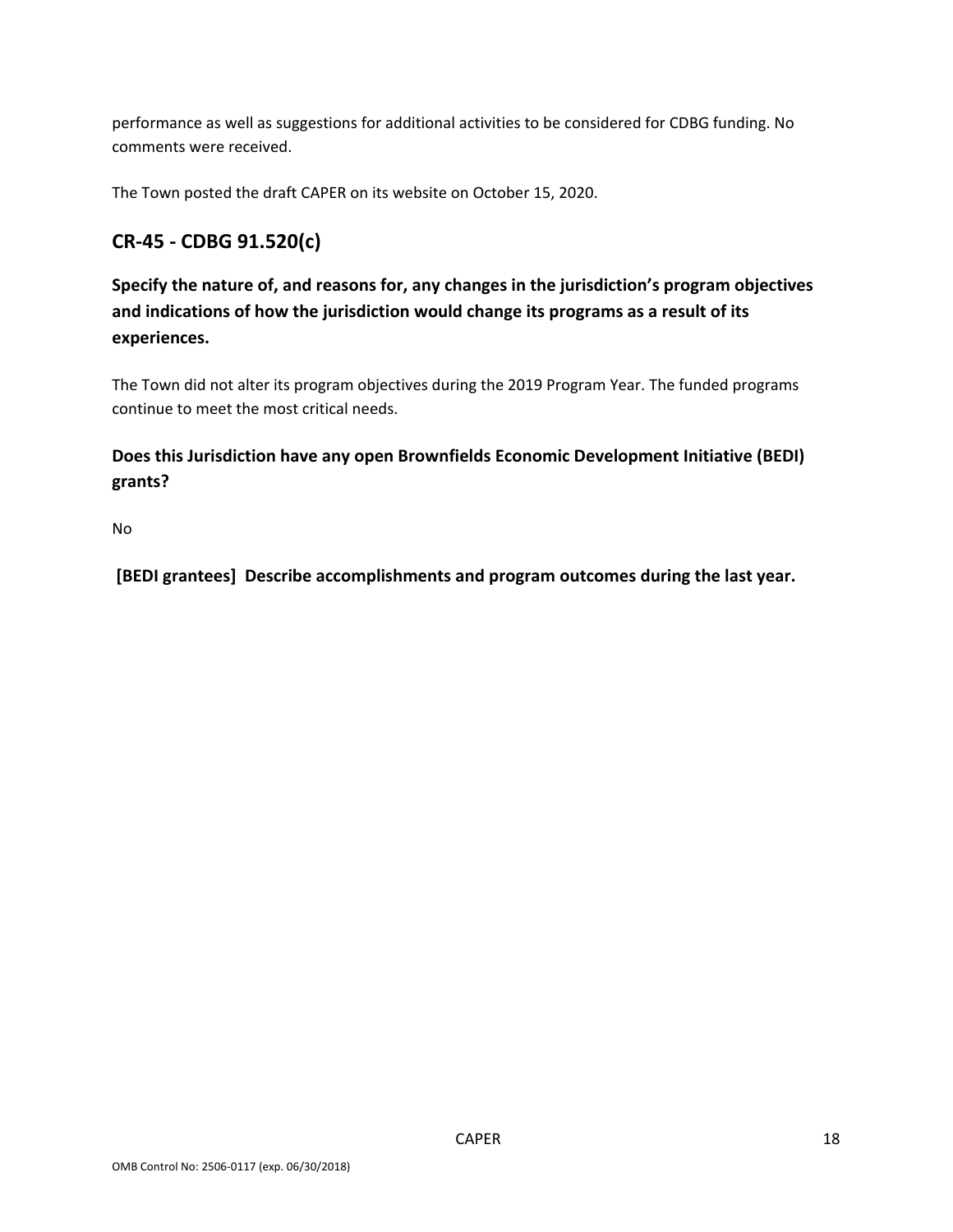# **CR-45 - CDBG 91.520(c)**

# **Specify the nature of, and reasons for, any changes in the jurisdiction's program objectives and indications of how the jurisdiction would change its programs as a result of its experiences.**

The Town did not alter its program objectives during the 2019 Program Year. The funded programs continue to meet the most critical needs.

## **Does this Jurisdiction have any open Brownfields Economic Development Initiative (BEDI) grants?**

No

**[BEDI grantees] Describe accomplishments and program outcomes during the last year.**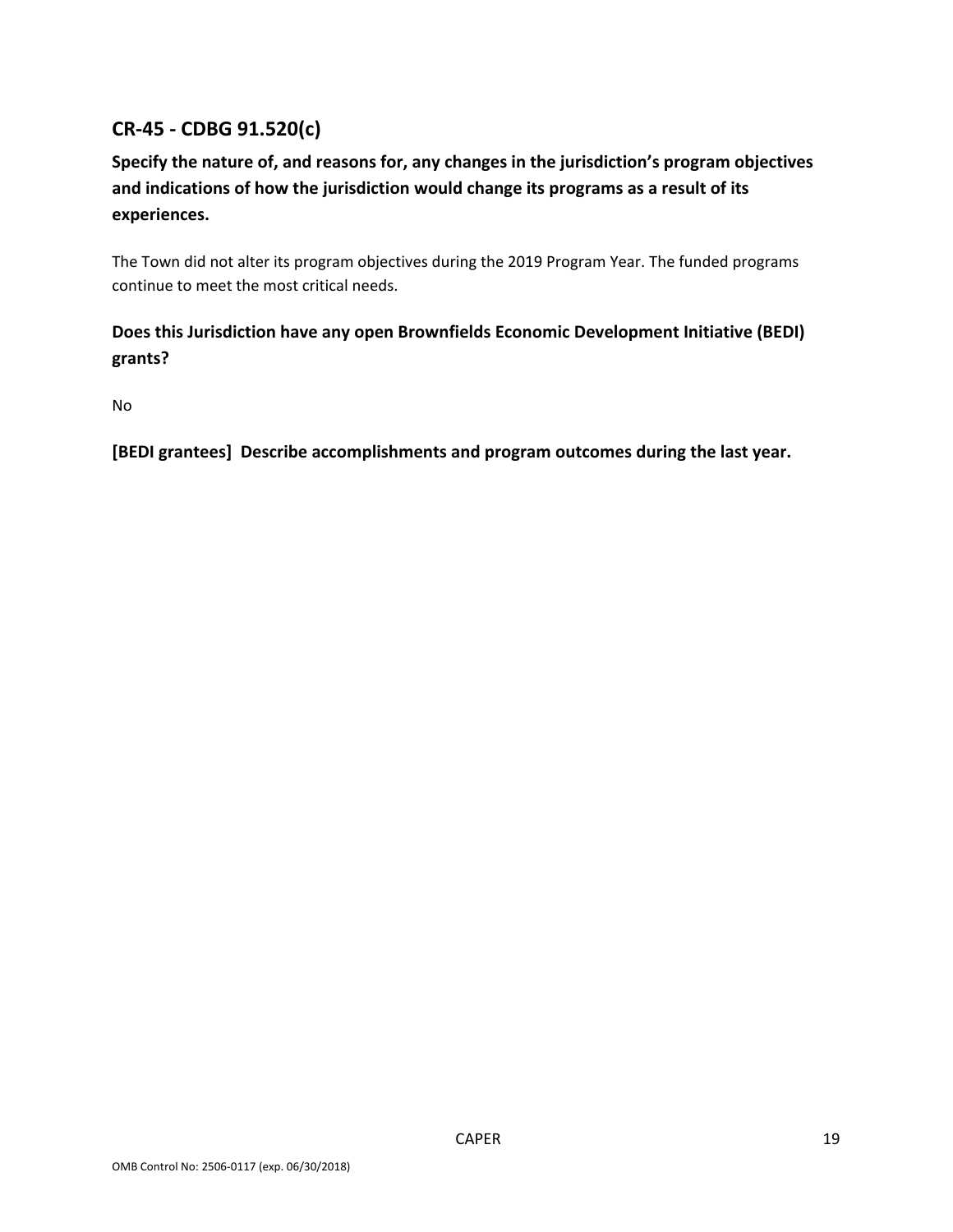|     | Office of Community Planning and Development     | DATE: | $10 - 14 - 20$ |
|-----|--------------------------------------------------|-------|----------------|
|     | U.S. Department of Housing and Urban Development | TIME: | 10:29          |
|     | Integrated Disbursement and Information System   | PAGE: |                |
|     | PR26 - CDBG Financial Summary Report             |       |                |
| Yo. | Program Year 2019                                |       |                |
|     | <b>IRONDEOUOIT, NY</b>                           |       |                |

| <b>PART I: SUMMARY OF CDBG RESOURCES</b>                                       |              |
|--------------------------------------------------------------------------------|--------------|
| 01 UNEXPENDED CDBG FUNDS AT END OF PREVIOUS PROGRAM YEAR                       | 1,020,123.47 |
| 02 ENTITLEMENT GRANT                                                           | 898,207.00   |
| 03 SURPLUS URBAN RENEWAL                                                       | 0.00         |
| 04 SECTION 108 GUARANTEED LOAN FUNDS                                           | 0.00         |
| 05 CURRENT YEAR PROGRAM INCOME                                                 | 20,359.40    |
| 05a CURRENT YEAR SECTION 108 PROGRAM INCOME (FOR SI TYPE)                      | 0.00         |
| 06 FUNDS RETURNED TO THE LINE-OF-CREDIT                                        | 0.00         |
| 06a FUNDS RETURNED TO THE LOCAL CDBG ACCOUNT                                   | 0.00         |
| 07 ADJUSTMENT TO COMPUTE TOTAL AVAILABLE                                       | 0.00         |
| 08 TOTAL AVAILABLE (SUM, LINES 01-07)                                          | 1,938,689.87 |
| <b>PART II: SUMMARY OF CDBG EXPENDITURES</b>                                   |              |
| 09 DISBURSEMENTS OTHER THAN SECTION 108 REPAYMENTS AND PLANNING/ADMINISTRATION | 778,851.24   |
| 10 ADJUSTMENT TO COMPUTE TOTAL AMOUNT SUBJECT TO LOW/MOD BENEFIT               | 0.00         |
| 11 AMOUNT SUBJECT TO LOW/MOD BENEFIT (LINE 09 + LINE 10)                       | 778,851.24   |
| 12 DISBURSED IN IDIS FOR PLANNING/ADMINISTRATION                               | 66,885.32    |
| 13 DISBURSED IN IDIS FOR SECTION 108 REPAYMENTS                                | 0.00         |
| 14 ADJUSTMENT TO COMPUTE TOTAL EXPENDITURES                                    | 0.00         |
| 15 TOTAL EXPENDITURES (SUM, LINES 11-14)                                       | 845,736.56   |
| 16 UNEXPENDED BALANCE (LINE 08 - LINE 15)                                      | 1,092,953.31 |
| PART III: LOWMOD BENEFIT THIS REPORTING PERIOD                                 |              |
| 17 EXPENDED FOR LOW/MOD HOUSING IN SPECIAL AREAS                               | 0.00         |
| 18 EXPENDED FOR LOW/MOD MULTI-UNIT HOUSING                                     | 100,000.00   |
| 19 DISBURSED FOR OTHER LOW/MOD ACTIVITIES                                      | 678,851.24   |
| 20 ADJUSTMENT TO COMPUTE TOTAL LOW/MOD CREDIT                                  | 0.00         |
| 21 TOTAL LOW/MOD CREDIT (SUM, LINES 17-20)                                     | 778,851.24   |
| 22 PERCENT LOW/MOD CREDIT (LINE 21/LINE 11)                                    | 100.00%      |
| LOW/MOD BENEFIT FOR MULTI-YEAR CERTIFICATIONS                                  |              |
| 23 PROGRAM YEARS(PY) COVERED IN CERTIFICATION                                  | PY: PY: PY:  |
| 24 CUMULATIVE NET EXPENDITURES SUBJECT TO LOW/MOD BENEFIT CALCULATION          | 0.00         |
| 25 CUMULATIVE EXPENDITURES BENEFITING LOW/MOD PERSONS                          | 0.00         |
| 26 PERCENT BENEFIT TO LOW/MOD PERSONS (LINE 25/LINE 24)                        | 0.00%        |
| <b>PART IV: PUBLIC SERVICE (PS) CAP CALCULATIONS</b>                           |              |
| 27 DISBURSED IN IDIS FOR PUBLIC SERVICES                                       | 88,155.81    |
| 28 PS UNLIQUIDATED OBLIGATIONS AT END OF CURRENT PROGRAM YEAR                  | 0.00         |
| 29 PS UNLIQUIDATED OBLIGATIONS AT END OF PREVIOUS PROGRAM YEAR                 | 0.00         |
| 30 ADJUSTMENT TO COMPUTE TOTAL PS OBLIGATIONS                                  | 0.00         |
| 31 TOTAL PS OBLIGATIONS (LINE 27 + LINE 28 - LINE 29 + LINE 30)                | 88,155.81    |
| 32 ENTITLEMENT GRANT                                                           | 898,207.00   |
| 33 PRIOR YEAR PROGRAM INCOME                                                   | 36,700.40    |
| 34 ADJUSTMENT TO COMPUTE TOTAL SUBJECT TO PS CAP                               | 0.00         |
| 35 TOTAL SUBJECT TO PS CAP (SUM, LINES 32-34)                                  | 934,907.40   |
| 36 PERCENT FUNDS OBLIGATED FOR PS ACTIVITIES (LINE 31/LINE 35)                 | 9.43%        |
| PART V: PLANNING AND ADMINISTRATION (PA) CAP                                   |              |
| 37 DISBURSED IN IDIS FOR PLANNING/ADMINISTRATION                               | 66,885.32    |
| 38 PA UNLIQUIDATED OBLIGATIONS AT END OF CURRENT PROGRAM YEAR                  | 0.00         |
| 39 PA UNLIQUIDATED OBLIGATIONS AT END OF PREVIOUS PROGRAM YEAR                 | 0.00         |
| 40 ADJUSTMENT TO COMPUTE TOTAL PA OBLIGATIONS                                  | 0.00         |
| 41 TOTAL PA OBLIGATIONS (LINE 37 + LINE 38 - LINE 39 + LINE 40)                | 66,885.32    |
| 42 ENTITLEMENT GRANT                                                           | 898,207.00   |
| 43 CURRENT YEAR PROGRAM INCOME                                                 | 20,359.40    |
| 44 ADJUSTMENT TO COMPUTE TOTAL SUBJECT TO PA CAP                               | 0.00         |
| 45 TOTAL SUBJECT TO PA CAP (SUM, LINES 42-44)                                  | 918,566.40   |
| 46 PERCENT FUNDS OBLIGATED FOR PA ACTIVITIES (LINE 41/LINE 45)                 | 7.28%        |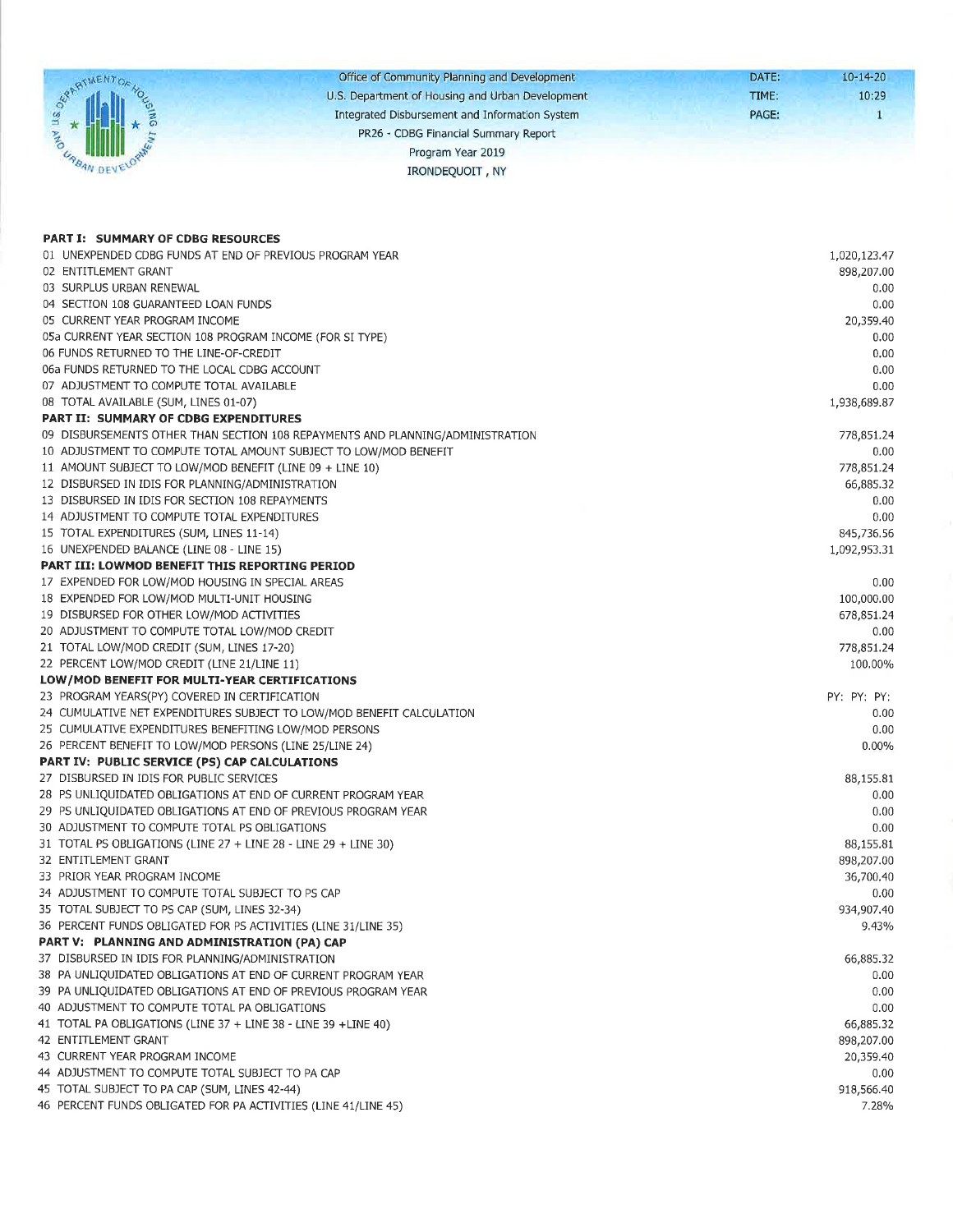

Office of Community Planning and Development U.S. Department of Housing and Urban Development Integrated Disbursement and Information System PR26 - CDBG Financial Summary Report Program Year 2019

TIME: PAGE:

DATE:

 $10 - 14 - 20$ 10:29  $\overline{2}$ 

IRONDEQUOIT, NY

#### LINE 17 DETAIL: ACTIVITIES TO CONSIDER IN DETERMINING THE AMOUNT TO ENTER ON LINE 17

Report returned no data.

#### LINE 18 DETAIL: ACTIVITIES TO CONSIDER IN DETERMINING THE AMOUNT TO ENTER ON LINE 18

| Plan Year    | <b>IDIS Project</b> | <b>IDIS</b><br><b>Activity</b> | <b>Activity Name</b>               | <b>Matrix</b><br>Code | <b>National</b><br><b>Objective</b> | <b>Drawn Amount</b> |
|--------------|---------------------|--------------------------------|------------------------------------|-----------------------|-------------------------------------|---------------------|
| 2019         | 10                  | 286                            | senior housing at irondequoit mall |                       | LMH                                 | \$100,000.00        |
|              |                     |                                |                                    | 12                    | <b>Matrix Code</b>                  | \$100,000,00        |
| <b>Total</b> |                     |                                |                                    |                       |                                     | \$100,000.00        |

#### LINE 19 DETAIL: ACTIVITIES INCLUDED IN THE COMPUTATION OF LINE 19

| Plan Year | <b>IDIS Project</b>      | <b>IDIS Activity</b> | Voucher<br><b>Number</b> | <b>Activity Name</b>             | <b>Matrix</b><br>Code | <b>National</b><br><b>Objective</b> | <b>Drawn Amount</b> |
|-----------|--------------------------|----------------------|--------------------------|----------------------------------|-----------------------|-------------------------------------|---------------------|
| 2018      | 10                       | 275                  | 6303256                  | Turn Around park                 | 03F                   | LMA                                 | \$8,324.32          |
| 2018      | 10                       | 275                  | 6310130                  | Turn Around park                 | 03F                   | LMA                                 | \$1,755.00          |
| 2018      | $10\,$                   | 275                  | 6318499                  | Turn Around park                 | 03F                   | <b>LMA</b>                          | \$18,235.00         |
| 2018      | 10                       | 275                  | 6335811                  | Turn Around park                 | 03F                   | LMA                                 | \$1,329.25          |
|           |                          |                      |                          |                                  | 03F                   | <b>Matrix Code</b>                  | \$29,643.57         |
| 2018      | $\mathbf{2}$             | 266                  | 6303256                  | <b>Street Resurfacing</b>        | 03K                   | LMA                                 | \$94,233.00         |
| 2018      | $\mathbf{2}$             | 266                  | 6310130                  | Street Resurfacing               | 03K                   | LMA                                 | \$97,285.26         |
| 2018      | $\mathbf{2}$             | 266                  | 6318499                  | <b>Street Resurfacing</b>        | 03K                   | LMA                                 | \$133,177.88        |
| 2018      | $\overline{2}$           | 266                  | 6335804                  | Street Resurfacing               | 03K                   | LMA                                 | \$16,548.46         |
|           |                          |                      |                          |                                  | <b>03K</b>            | <b>Matrix Code</b>                  | \$341,244.60        |
| 2016      | 7                        | 249                  | 6310130                  | Senior Transportation Program    | 05A                   | <b>LMC</b>                          | \$936.00            |
| 2016      | $\overline{7}$           | 249                  | 6335804                  | Senior Transportation Program    | 05A                   | <b>LMC</b>                          | \$1,072.00          |
| 2016      | 7                        | 249                  | 6335811                  | Senior Transportation Program    | 05A                   | <b>LMC</b>                          | \$72.00             |
| 2017      | 9                        | 262                  | 6335811                  | Senior Transportation Program    | 05A                   | LMC                                 | \$640.00            |
| 2017      | 9                        | 262                  | 6358760                  | Senior Transportation Program    | 05A                   | LMC                                 | \$736.00            |
| 2018      | $\overline{\mathcal{L}}$ | 268                  | 6310130                  | Life in Irondequoit (elder care) | 05A                   | <b>LMC</b>                          | \$4,016.66          |
| 2018      | 5                        | 269                  | 6303256                  | HOME SAFE HOME                   | 05A                   | <b>LMC</b>                          | \$1,444.66          |
| 2018      | 6                        | 270                  | 6303256                  | Senior Transportation Program    | 05A                   | LMC                                 | \$936.00            |
| 2018      | 6                        | 270                  | 6380197                  | Senior Transportation Program    | 05A                   | LMC                                 | \$592.00            |
| 2018      | 8                        | 272                  | 6318499                  | Senior Services Mailing          | 05A                   | <b>LMC</b>                          | \$1,654.61          |
| 2018      | 9                        | 273                  | 6303256                  | Co-ordination of Senior Programs | 05A                   | LMC                                 | \$769.24            |
| 2018      | 9                        | 273                  | 6310130                  | Co-ordination of Senior Programs | 05A                   | LMC                                 | \$40.18             |
| 2019      | $\overline{4}$           | 279                  | 6318499                  | Life in Irondequoit (elder care) | 05A                   | LMC                                 | \$2,175.00          |
| 2019      | 4                        | 279                  | 6335804                  | Life in Irondequoit (elder care) | 05A                   | LMC                                 | \$2,175.00          |
| 2019      | 4                        | 279                  | 6358760                  | Life in Irondequoit (elder care) | 05A                   | LMC                                 | \$2,175.00          |
| 2019      | 4                        | 279                  | 6367998                  | Life in Irondequoit (elder care) | 05A                   | LMC                                 | \$2,175.00          |
| 2019      | 4                        | 279                  | 6380197                  | Life in Irondequoit (elder care) | 05A                   | LMC                                 | \$2,175.00          |
| 2019      | $\overline{4}$           | 279                  | 6380203                  | Life in Irondequoit (elder care) | 05A                   | LMC                                 | \$2,175.00          |
| 2019      | 5                        | 280                  | 6318499                  | HOME SAFE HOME                   | 05A                   | LMC                                 | \$1,286.14          |
| 2019      | 5                        | 280                  | 6335811                  | HOME SAFE HOME                   | 05A                   | <b>LMC</b>                          | \$1,015.47          |
| 2019      | 5                        | 280                  | 6358760                  | HOME SAFE HOME                   | 05A                   | LMC                                 | \$3,055.36          |
| 2019      | 5                        | 280                  | 6380197                  | HOME SAFE HOME                   | 05A                   | <b>LMC</b>                          | \$2,242.06          |
| 2019      | 5                        | 280                  | 6380203                  | HOME SAFE HOME                   | 05A                   | <b>LMC</b>                          | \$1,717.59          |
| 2019      | 5                        | 280                  | 6389026                  | HOME SAFE HOME                   | 05A                   | <b>LMC</b>                          | \$715.88            |
| 2019      | 6                        | 281                  | 6335804                  | Senior Transportation Program    | 05A                   | LMC                                 | \$1,040.00          |
| 2019      | 6                        | 281                  | 6358765                  | Senior Transportation Program    | 05A                   | LMC                                 | \$792.00            |
| 2019      | 6                        | 281                  | 6367998                  | Senior Transportation Program    | 05A                   | LMC                                 | \$656.00            |
| 2019      | 8                        | 283                  | 6318499                  | Senior Services Mailing          | 05A                   | <b>LMC</b>                          | \$2,163.59          |
| 2019      | 8                        | 283                  | 6367998                  | Senior Services Mailing          | 05A                   | LMC                                 | \$3,470.46          |
| 2019      | 8                        | 283                  | 6380197                  | Senior Services Mailing          | 05A                   | <b>LMC</b>                          | \$3,365.95          |
| 2019      | 9                        | 284                  | 6310130                  | Co-ordination of Senior Programs | 05A                   | LMC                                 | \$1,882.92          |
| 2019      | 9                        | 284                  | 6358760                  | Co-ordination of Senior Programs | 05A                   | <b>LMC</b>                          | \$1,919.18          |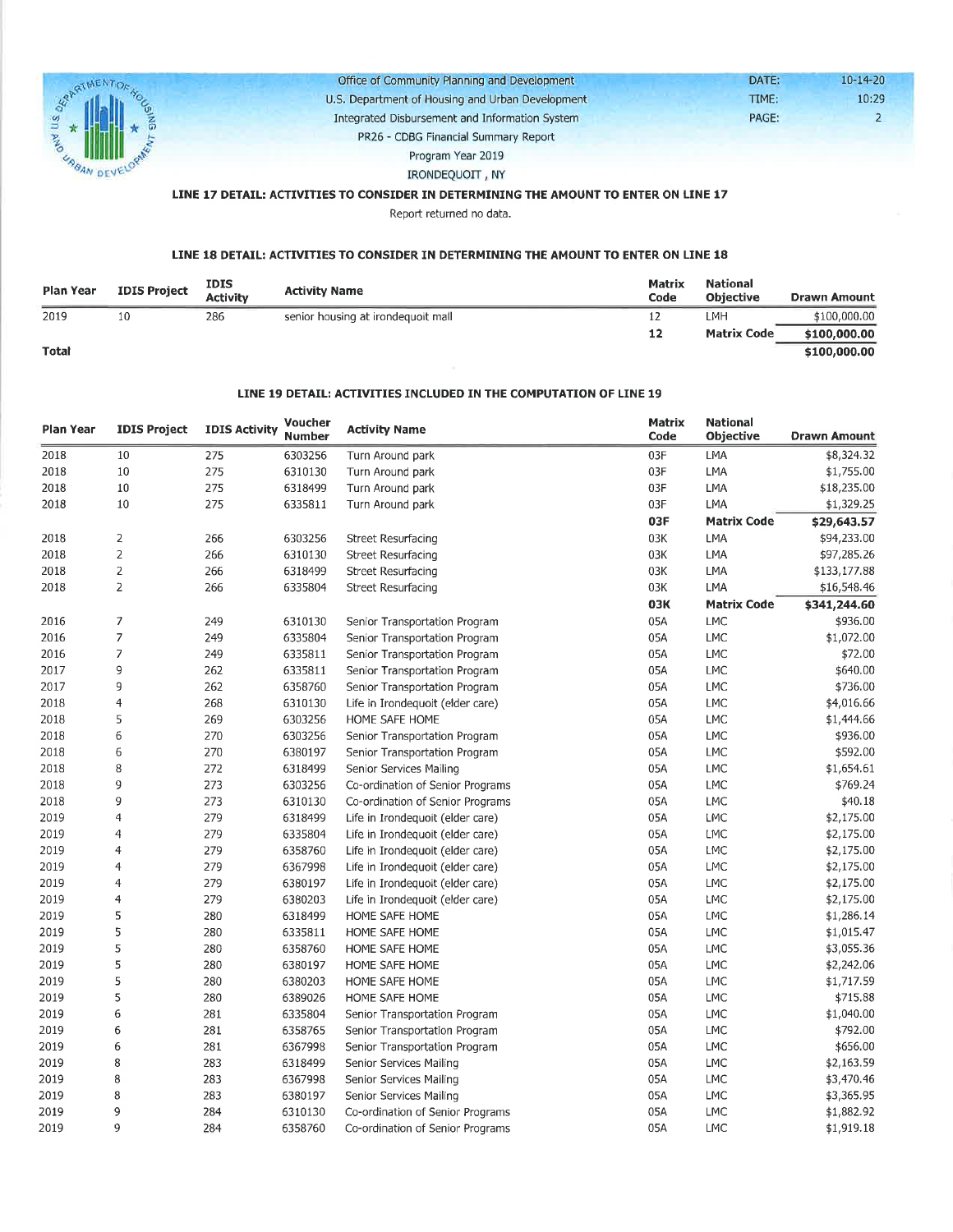

Office of Community Planning and Development U.S. Department of Housing and Urban Development Integrated Disbursement and Information System

DATE:  $10 - 14 - 20$ TIME:  $10:29$ PAGE:

 $\overline{3}$ 

#### PR26 - CDBG Financial Summary Report Program Year 2019

## IRONDEQUOIT, NY

| Plan Year | <b>IDIS Project</b>      | <b>IDIS Activity</b> | Voucher<br><b>Number</b> | <b>Activity Name</b>                                                         | Matrix<br>Code | <b>National</b><br>Objective | <b>Drawn Amount</b>   |
|-----------|--------------------------|----------------------|--------------------------|------------------------------------------------------------------------------|----------------|------------------------------|-----------------------|
|           |                          |                      |                          |                                                                              | 05A            | <b>Matrix Code</b>           | \$51,281.95           |
| 2018      | 3                        | 267                  | 6303256                  | Comprehensive Housing Counseling Program                                     | 05U            | <b>LMC</b>                   | \$1,397.39            |
| 2018      | 3                        | 267                  | 6310130                  | Comprehensive Housing Counseling Program                                     | 05U            | <b>LMC</b>                   | \$1,337.96            |
| 2019      | 3                        | 278                  | 6310130                  | Comprehensive Housing Counseling Program                                     | 05U            | <b>LMC</b>                   | \$828.71              |
| 2019      | 3                        | 278                  | 6318499                  | Comprehensive Housing Counseling Program                                     | 05U            | <b>LMC</b>                   | \$2,166.67            |
| 2019      | 3                        | 278                  | 6335804                  | Comprehensive Housing Counseling Program                                     | 05U            | <b>LMC</b>                   | \$2,166.67            |
| 2019      | 3                        | 278                  | 6358760                  | Comprehensive Housing Counseling Program                                     | 05U            | <b>LMC</b>                   | \$4,333.34            |
| 2019      | 3                        | 278                  | 6358765                  | Comprehensive Housing Counseling Program                                     | 05U            | <b>LMC</b>                   | \$2,166.67            |
| 2019      | 3                        | 278                  | 6367998                  | Comprehensive Housing Counseling Program                                     | 05U            | LMC                          | \$2,166.67            |
| 2019      | 3                        | 278                  | 6380197                  | Comprehensive Housing Counseling Program                                     | 05U            | <b>LMC</b>                   | \$2,166.67            |
| 2019      | 3                        | 278                  | 6389026                  | Comprehensive Housing Counseling Program                                     | 05U            | <b>LMC</b>                   | \$2,166.67            |
|           |                          |                      |                          |                                                                              | <b>05U</b>     | <b>Matrix Code</b>           | \$20,897.42           |
| 2018      | 7                        | 271                  | 6358760                  | IRONDEQUOIT COMMUNITY CUPBOARD                                               | 05W            | LMC                          | \$2,866.11            |
| 2019      | $\overline{\phantom{a}}$ | 282                  | 6310130                  | IRONDEQUOIT COMMUNITY CUPBOARD                                               | 05W            | LMC                          | \$1,009.12            |
| 2019      | $\overline{\phantom{a}}$ | 282                  | 6318499                  | IRONDEQUOIT COMMUNITY CUPBOARD                                               | 05W            | <b>LMC</b>                   | \$2,155.79            |
| 2019      | $\overline{\phantom{a}}$ | 282                  | 6335811                  | IRONDEQUOIT COMMUNITY CUPBOARD                                               | 05W            | <b>LMC</b>                   | \$2,396.97            |
| 2019      | 7                        | 282                  | 6358765                  | IRONDEQUOIT COMMUNITY CUPBOARD                                               | 05W            | <b>LMC</b>                   | \$2,380.75            |
| 2019      | $\overline{7}$           | 282                  | 6367998                  | IRONDEQUOIT COMMUNITY CUPBOARD                                               | 05W            | <b>LMC</b>                   | \$1,018.50            |
| 2019      | $\overline{7}$           | 282                  | 6380197                  | IRONDEQUOIT COMMUNITY CUPBOARD                                               | 05W            | <b>LMC</b>                   | \$1,705.96            |
| 2019      | 7                        | 282                  | 6380203                  | IRONDEQUOIT COMMUNITY CUPBOARD                                               | 05W            | <b>LMC</b>                   | \$1,184.75            |
| 2019      | 7                        | 282                  | 6389026                  | IRONDEQUOIT COMMUNITY CUPBOARD                                               | 05W            | LMC                          | \$1,258.49            |
|           |                          |                      |                          |                                                                              | <b>05W</b>     | <b>Matrix Code</b>           | \$15,976.44           |
| 2016      | $\,1$                    | 245                  | 6303256                  | Irondequoit Home Improvement Program                                         | 14A            | LMH                          | \$23,274.90           |
| 2016      | $\mathbf 1$              | 245                  | 6310130                  | Irondequoit Home Improvement Program                                         | 14A            | LMH                          | \$22,030.00           |
| 2016      | $\mathbf 1$              | 245                  | 6318499                  | Irondequoit Home Improvement Program                                         | 14A            | LMH                          | \$21,478.21           |
| 2017      | 5                        | 255                  | 6303256                  | Irondequoit Home Improvement Program                                         | 14A            | LMH                          | \$7,021.26            |
| 2017      | 5                        | 255                  | 6310130                  | Irondequoit Home Improvement Program                                         | 14A            | LMH                          | \$4,230.32            |
| 2017      | 5                        | 255                  | 6318499                  | Irondequoit Home Improvement Program                                         | 14A            | LMH                          | \$8,092.43            |
| 2017      | 5                        | 255                  | 6335804                  | Irondequoit Home Improvement Program                                         | 14A            | LMH                          | \$18,518.24           |
| 2017      | 5                        | 255                  | 6335811                  | Irondequoit Home Improvement Program                                         | 14A            | LMH                          | \$15,981.09           |
| 2017      | 5                        | 255                  | 6358760                  | Irondequoit Home Improvement Program                                         | 14A            | LMH                          | \$14,738.79           |
| 2017      | 5                        | 255                  | 6358763                  | Irondequoit Home Improvement Program                                         | 14A            | LMH                          | \$4,543.48            |
| 2017      | 5                        | 255                  | 6358765                  | Irondequoit Home Improvement Program                                         | 14A            | <b>LMH</b>                   | \$18,883.92           |
| 2017      | 5                        | 255                  | 6367998                  | Irondequoit Home Improvement Program                                         | 14A            | LMH                          | \$18,328.50           |
| 2017      | 5                        | 255                  | 6380197                  | Irondequoit Home Improvement Program                                         | 14A            | LMH                          | \$5,105.88            |
| 2017      | 5                        | 255                  | 6380203                  | Irondequoit Home Improvement Program                                         | 14A            | LMH                          | \$109.34              |
| 2017      | 5                        | 255                  | 6389026                  | Irondequoit Home Improvement Program                                         | 14A            | LMH                          | \$605.88              |
| 2018      | $\mathbf 1$              | 265                  | 6303256                  | Irondequoit Home Improvement Program                                         | 14A            | LMH                          | \$2,048.00            |
| 2018      | 1                        | 265                  | 6358760                  | Irondequoit Home Improvement Program                                         | 14A            | LMH                          | \$8,355.14            |
| 2018      | 1                        | 265                  | 6358765                  | Irondequoit Home Improvement Program                                         | 14A            | LMH                          | \$2,180.38            |
| 2018      |                          | 265                  | 6367998                  | Irondequoit Home Improvement Program                                         | 14A            | LMH                          | \$4,087.20            |
| 2018      | 1                        | 265                  | 6380197                  | Irondequoit Home Improvement Program                                         | 14A            | LMH                          | \$4,011.58            |
| 2018      |                          | 265                  | 6380203                  | Irondequoit Home Improvement Program                                         | 14A            | LMH                          | \$4,125.30            |
| 2018      | 1                        | 265                  | 6389026                  | Irondequoit Home Improvement Program                                         | 14A            |                              |                       |
| 2019      | 1                        | 277                  | 6318499                  | Irondequoit Home Improvement Program                                         | 14A            | LMH<br>LMH                   | \$4,011.57<br>\$74.52 |
| 2019      | 1                        | 277                  |                          |                                                                              |                |                              |                       |
| 2019      | 1                        | 277                  | 6358760                  | Irondequoit Home Improvement Program<br>Irondequoit Home Improvement Program | 14A            | LMH                          | \$349.03              |
| 2019      |                          | 277                  | 6358763                  |                                                                              | 14A            | LMH                          | \$3,222.30            |
|           | 1<br>1                   |                      | 6358765                  | Irondequoit Home Improvement Program                                         | 14A            | LMH                          | \$2,200.00            |
| 2019      |                          | 277                  | 6380203                  | Irondequoit Home Improvement Program                                         | 14A            | LMH                          | \$2,200.00            |
|           |                          |                      |                          |                                                                              | 14A            | <b>Matrix Code</b>           | \$219,807.26          |
| Total     |                          |                      |                          |                                                                              |                |                              | \$678,851.24          |

LINE 27 DETAIL: ACTIVITIES INCLUDED IN THE COMPUTATION OF LINE 27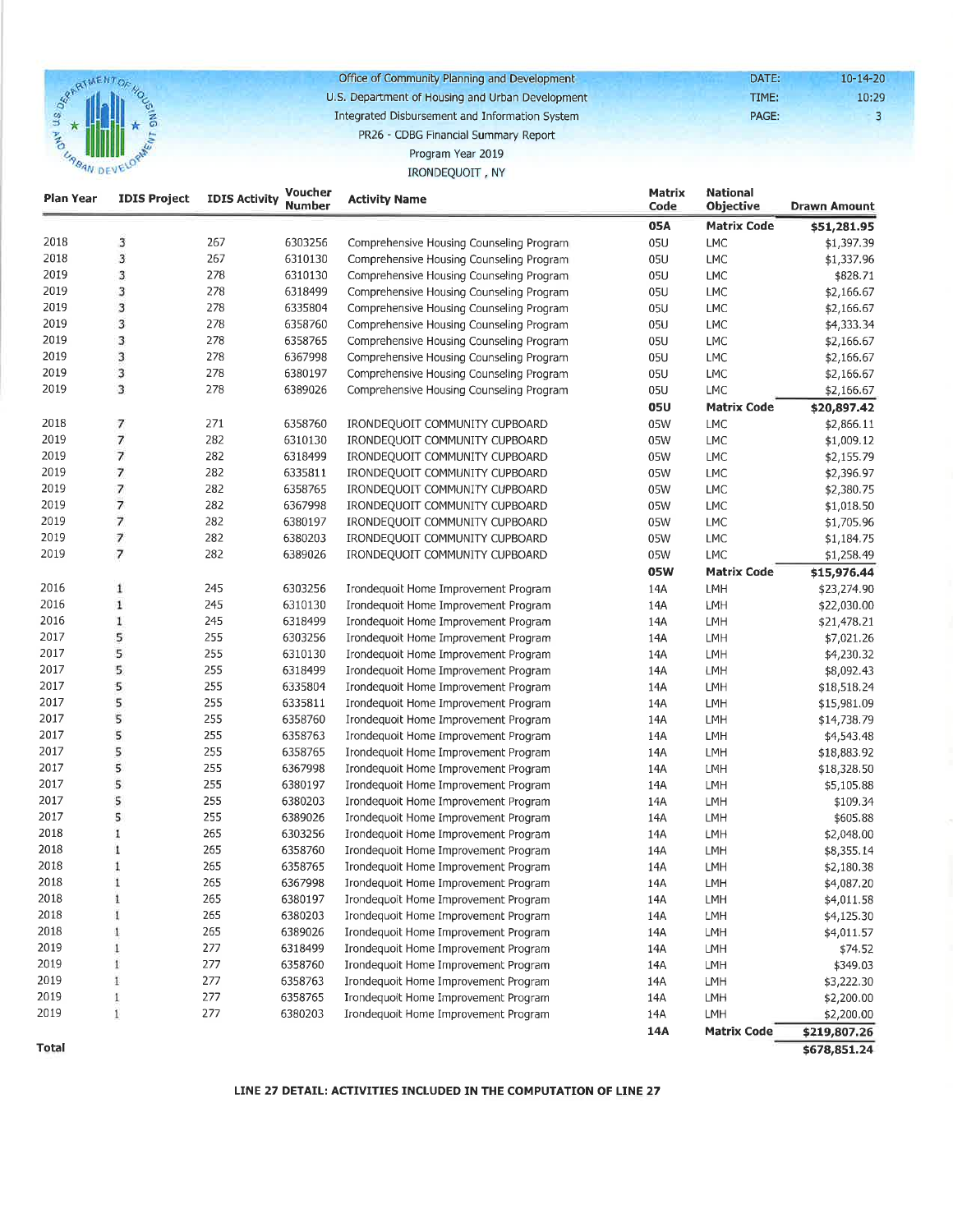

Office of Community Planning and Development U.S. Department of Housing and Urban Development Integrated Disbursement and Information System

DATE:  $10 - 14 - 20$ TIME:  $10:29$ PAGE:

 $\overline{4}$ 

### PR26 - CDBG Financial Summary Report

#### Program Year 2019 IRONDEQUOIT, NY

| Plan Year | <b>IDIS Project</b>      | <b>IDIS Activity</b> | <b>Voucher</b> | <b>Activity Name</b>                     | <b>Matrix</b> | <b>National</b>    |                           |
|-----------|--------------------------|----------------------|----------------|------------------------------------------|---------------|--------------------|---------------------------|
|           |                          |                      | <b>Number</b>  |                                          | Code          | Objective          | Drawn Amount              |
| 2016      | 7                        | 249                  | 6310130        | Senior Transportation Program            | 05A           | LMC                | \$936.00                  |
| 2016      | 7                        | 249                  | 6335804        | Senior Transportation Program            | 05A           | LMC                | \$1,072.00                |
| 2016      | 7                        | 249                  | 6335811        | Senior Transportation Program            | 05A           | LMC                | \$72.00                   |
| 2017      | 9                        | 262                  | 6335811        | Senior Transportation Program            | 05A           | LMC                | \$640.00                  |
| 2017      | 9                        | 262                  | 6358760        | Senior Transportation Program            | 05A           | LMC                | \$736.00                  |
| 2018      | $\overline{\mathcal{L}}$ | 268                  | 6310130        | Life in Irondequoit (elder care)         | 05A           | LMC                | \$4,016.66                |
| 2018      | 5                        | 269                  | 6303256        | HOME SAFE HOME                           | 05A           | LMC                | \$1,444.66                |
| 2018      | 6                        | 270                  | 6303256        | Senior Transportation Program            | 05A           | LMC                | \$936.00                  |
| 2018      | 6                        | 270                  | 6380197        | Senior Transportation Program            | 05A           | <b>LMC</b>         | \$592.00                  |
| 2018      | 8                        | 272                  | 6318499        | Senior Services Mailing                  | 05A           | LMC                | \$1,654.61                |
| 2018      | 9                        | 273                  | 6303256        | Co-ordination of Senior Programs         | 05A           | LMC                | \$769,24                  |
| 2018      | 9                        | 273                  | 6310130        | Co-ordination of Senior Programs         | 05A           | LMC                | \$40.18                   |
| 2019      | 4                        | 279                  | 6318499        | Life in Irondequoit (elder care)         | 05A           | LMC                | \$2,175.00                |
| 2019      | 4                        | 279                  | 6335804        | Life in Irondequoit (elder care)         | 05A           | LMC                | \$2,175.00                |
| 2019      | 4                        | 279                  | 6358760        | Life in Irondequoit (elder care)         | 05A           | LMC                | \$2,175.00                |
| 2019      | 4                        | 279                  | 6367998        | Life in Irondequoit (elder care)         | 05A           | LMC                | \$2,175.00                |
| 2019      | 4                        | 279                  | 6380197        | Life in Irondequoit (elder care)         | 05A           | LMC                | \$2,175.00                |
| 2019      | 4                        | 279                  | 6380203        | Life in Irondequoit (elder care)         | 05A           | LMC                | \$2,175.00                |
| 2019      | 5                        | 280                  | 6318499        | HOME SAFE HOME                           | 05A           | LMC                | \$1,286.14                |
| 2019      | 5                        | 280                  | 6335811        | HOME SAFE HOME                           | 05A           | LMC                | \$1,015.47                |
| 2019      | 5                        | 280                  | 6358760        | HOME SAFE HOME                           | 05A           | LMC                | \$3,055.36                |
| 2019      | 5                        | 280                  | 6380197        | HOME SAFE HOME                           | 05A           | LMC                | \$2,242.06                |
| 2019      | 5                        | 280                  | 6380203        | HOME SAFE HOME                           | 05A           | LMC                | \$1,717.59                |
| 2019      | 5                        | 280                  | 6389026        | HOME SAFE HOME                           | 05A           | LMC                | \$715.88                  |
| 2019      | 6                        | 281                  | 6335804        | Senior Transportation Program            | 05A           | <b>LMC</b>         | \$1,040.00                |
| 2019      | 6                        | 281                  | 6358765        | Senior Transportation Program            | 05A           | LMC                | \$792.00                  |
| 2019      | 6                        | 281                  | 6367998        | Senior Transportation Program            | 05A           | LMC                | \$656.00                  |
| 2019      | 8                        | 283                  | 6318499        | Senior Services Mailing                  | 05A           | LMC                | \$2,163.59                |
| 2019      | 8                        | 283                  | 6367998        | Senior Services Mailing                  | 05A           | LMC                | \$3,470.46                |
| 2019      | 8                        | 283                  | 6380197        | Senior Services Mailing                  | 05A           | LMC                | \$3,365.95                |
| 2019      | 9                        | 284                  | 6310130        | Co-ordination of Senior Programs         | 05A           | LMC                | \$1,882.92                |
| 2019      | 9                        | 284                  | 6358760        | Co-ordination of Senior Programs         | 05A           | LMC                | \$1,919.18                |
|           |                          |                      |                |                                          | 05A           | <b>Matrix Code</b> | \$51,281.95               |
| 2018      | 3                        | 267                  | 6303256        | Comprehensive Housing Counseling Program | 05U           | LMC                | \$1,397.39                |
| 2018      | 3                        | 267                  | 6310130        | Comprehensive Housing Counseling Program | 05U           | LMC                | \$1,337.96                |
| 2019      | 3                        | 278                  | 6310130        | Comprehensive Housing Counseling Program | 05U           | <b>LMC</b>         | \$828.71                  |
| 2019      | 3                        | 278                  | 6318499        | Comprehensive Housing Counseling Program | 05U           | LMC                | \$2,166.67                |
| 2019      | 3                        | 278                  | 6335804        | Comprehensive Housing Counseling Program | 05U           | <b>LMC</b>         | \$2,166.67                |
| 2019      | 3                        | 278                  | 6358760        | Comprehensive Housing Counseling Program | 05U           | LMC                | \$4,333.34                |
| 2019      | 3                        | 278                  | 6358765        | Comprehensive Housing Counseling Program | 05U           | LMC                | \$2,166.67                |
| 2019      | 3                        | 278                  | 6367998        | Comprehensive Housing Counseling Program | 05U           | LMC                | \$2,166.67                |
| 2019      | 3                        | 278                  | 6380197        | Comprehensive Housing Counseling Program | 05U           | LMC                | \$2,166.67                |
| 2019      | 3                        | 278                  | 6389026        | Comprehensive Housing Counseling Program | 05U           | LMC                | \$2,166.67                |
|           |                          |                      |                |                                          | <b>05U</b>    | <b>Matrix Code</b> |                           |
|           |                          |                      |                |                                          |               |                    | \$20,897.42<br>\$2,866.11 |
| 2018      | 7                        | 271                  | 6358760        | IRONDEQUOIT COMMUNITY CUPBOARD           | 05W           | LMC                |                           |
| 2019      | 7                        | 282                  | 6310130        | IRONDEQUOIT COMMUNITY CUPBOARD           | 05W           | LMC                | \$1,009.12                |
| 2019      | 7                        | 282                  | 6318499        | IRONDEQUOIT COMMUNITY CUPBOARD           | 05W           | LMC                | \$2,155.79                |
| 2019      | 7                        | 282                  | 6335811        | IRONDEQUOIT COMMUNITY CUPBOARD           | 05W           | LMC                | \$2,396.97                |
| 2019      | 7                        | 282                  | 6358765        | IRONDEQUOIT COMMUNITY CUPBOARD           | 05W           | LMC                | \$2,380.75                |
| 2019      | 7                        | 282                  | 6367998        | IRONDEQUOIT COMMUNITY CUPBOARD           | 05W           | LMC                | \$1,018.50                |
| 2019      | 7                        | 282                  | 6380197        | IRONDEQUOIT COMMUNITY CUPBOARD           | 05W           | LMC                | \$1,705.96                |
| 2019      | 7                        | 282                  | 6380203        | IRONDEQUOIT COMMUNITY CUPBOARD           | 05W           | LMC                | \$1,184.75                |
| 2019      | 7                        | 282                  | 6389026        | IRONDEQUOIT COMMUNITY CUPBOARD           | 05W           | <b>LMC</b>         | \$1,258.49                |
|           |                          |                      |                |                                          | <b>05W</b>    | <b>Matrix Code</b> | \$15,976.44               |
| Total     |                          |                      |                |                                          |               |                    | \$88,155.81               |